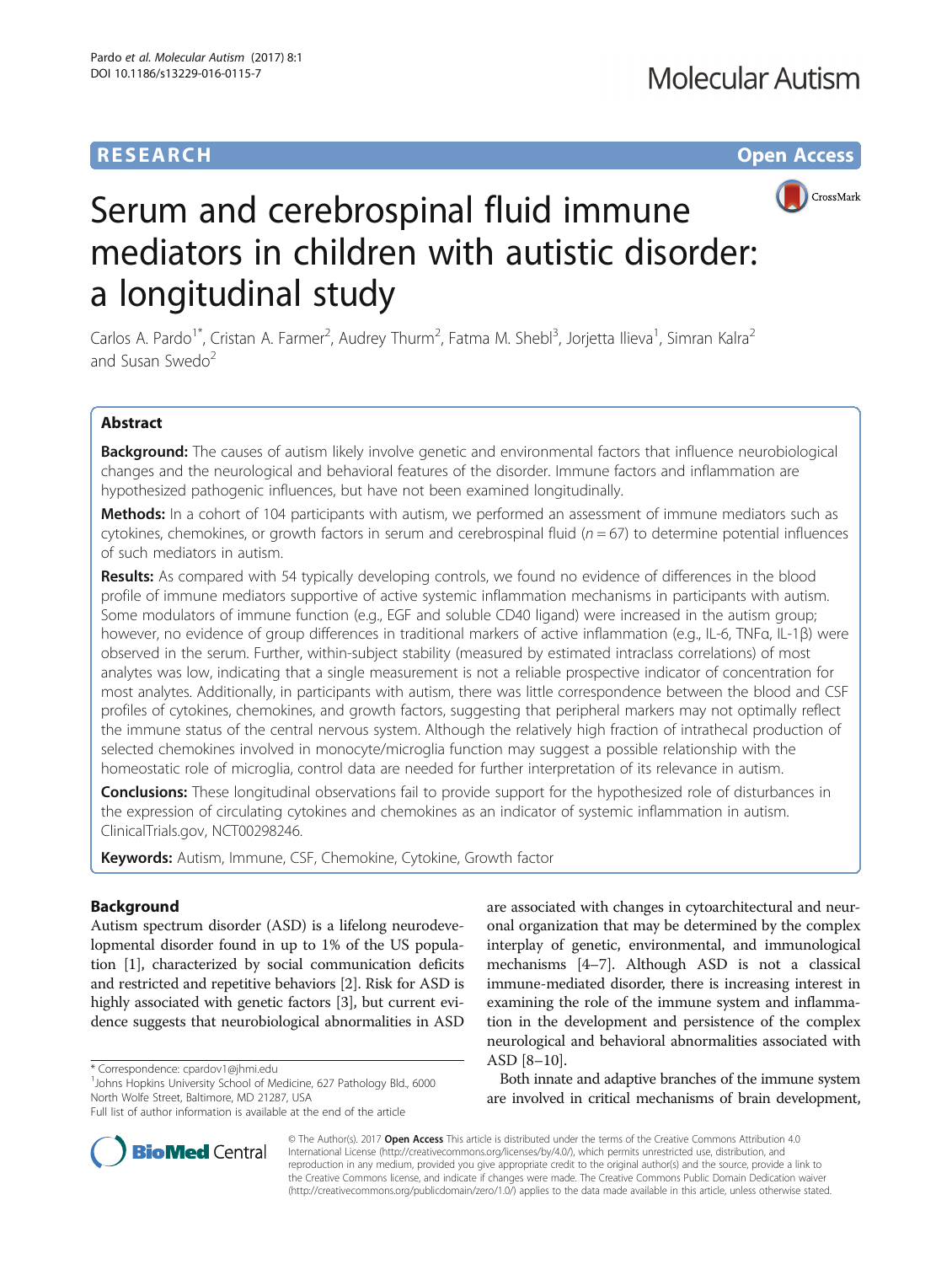neuronal and cortical organization, developmental and adaptive synaptic plasticity, and critical stages of brain function that determine neurological and behavioral activity into adulthood [\[11\]](#page-11-0). From fetal development to adulthood, the immune system and central nervous system (CNS) establish interactions which can influence both systemic immune responses (peripheral immune system) and local CNS immune function (neuroimmunity). Several lines of research have revealed abnormalities in the interactions of the immune system and CNS in ASD which involve disturbances in both adaptive and innate immunity [\[4](#page-11-0), [6](#page-11-0), [12](#page-11-0), [13](#page-11-0)].

Evidence from the effects of maternal viral infections during pregnancy [[14](#page-11-0)], an excess of autoimmune disorders in mothers of subjects with ASD or their families [[15, 16](#page-11-0)], and the effects of environmental factors on the formation of the immune system [[17\]](#page-11-0) support the view that various types of disturbances of immune function play roles in the pathogenesis of ASD and the perpetuation of associated behavioral and neurological abnormalities. Studies of immune function in ASD frequently have focused on functional and quantitative studies of T cells and B cells, antibody production, and the presence of autoantibodies against neuronal epitopes. Studies of cellular immunity found abnormal function and number of T cells, as well as a lower percentage of CD4 T cells and a skewed CD4:CD8 T cell ratio [[9\]](#page-11-0). However, these studies involved small samples, and more recent studies have demonstrated altered function in selected immune pathways and cell systems such as T regulatory cells and NK cells in subjects with ASD [[18](#page-11-0)–[20](#page-11-0)].

An emerging theme centers on the role of cytokines and chemokines, immune mediators which play important roles in pro-inflammatory or anti-inflammatory responses in the periphery and CNS. Cytokines and chemokines play important immune, homeostatic, and regulatory roles in the microenvironment of specific tissues or systems as well as circulating blood and immune cell populations [[21](#page-11-0)–[24\]](#page-11-0). Measures of circulating immune mediators or the rate of production by specific immune cell populations under specific conditions have been used for assessment of immune reactivity status including pro-inflammatory stages during disease. Although measurement of specific cytokines or chemokines lack specificity to define disease, their profiles and spectrum of expression may help to understand pathogenic mechanisms of disease in which the immune system may be involved [\[25](#page-11-0)–[30\]](#page-12-0). Interestingly, cytokines and chemokines also may facilitate processes of immune-CNS interactions which modulate not only inflammatory responses within the CNS but also neuroimmune mechanisms associated with neuronal homeostasis, synaptic plasticity, and neuroglial function [[31](#page-12-0)]. However, the literature is inconsistent in that no single marker is found to be abnormal consistently across studies. The majority of existing studies in ASD characterized cytokine and chemokine profiles in the plasma or serum [[32](#page-12-0)], and each study finds a different profile of differences between children with ASD and children with developmental delay or typical development, most commonly elevations in ASD [[33](#page-12-0)–[36\]](#page-12-0).

Fewer studies have examined the CNS directly, through the cerebrospinal fluid (CSF) or brain tissues; Vargas and colleagues [[37](#page-12-0)] found increased levels of proinflammatory and modulatory cytokines, differentially expressed across the cortical regions in post-mortem samples from individuals with ASD. The goal of this study was to provide data testing the hypothesis that children with ASD differ in immune profile, especially in pro-inflammatory markers, from those without ASD. Given the importance of determining the role of immune-CNS interactions in ASD, the current study was designed to longitudinally assess immune mediators in children with ASD compared to children with typical development by focusing on the expression profile of cytokine and chemokine networks in the peripheral immune compartment (serum), to determine the pattern of expression of such immune mediators in the neuroimmune system compartment represented by CSF and to assess the correspondence between peripheral and neuroimmune system compartments.

## **Methods**

## Participants and assessment

Participants were drawn from a longitudinal study of autism (NCT00298246) implemented at the National Institute of Mental Health/NIH, Bethesda, Maryland. A legal guardian provided written consent for participation in this NIH Combined Neurosciences Institutional Review Board-approved study (06-M-0102). In the autism group (AUT), autistic disorder was diagnosed using DSM-IV-TR [[38](#page-12-0)] criteria by a team of doctoral-level experienced clinicians, using the Autism Diagnostic Interview-Revised [[39\]](#page-12-0), Autism Diagnostic Observation Schedule [\[40](#page-12-0)], and clinical judgment. Typically developing controls (TYP) were recruited for lack of concern in any domain of development and were screened using the Social Communication Questionnaire [[41\]](#page-12-0) and cognitive testing. The groups were not matched on cognitive function, and correlation between immune profile and clinical characteristics was outside the scope of the current report. All children in the current study were between the ages of 2 and 7.99 at baseline and were followed at intervals of approximately one year, for up to 3 years. Per study design, serum samples were collected from subjects up to four times at intervals to approximately 1 year, and CSF samples were collected once (at baseline) or twice (at final visit, if possible).

Medical history related to immune status (i.e., allergies, immunodeficiency, autoimmune disorder) was collected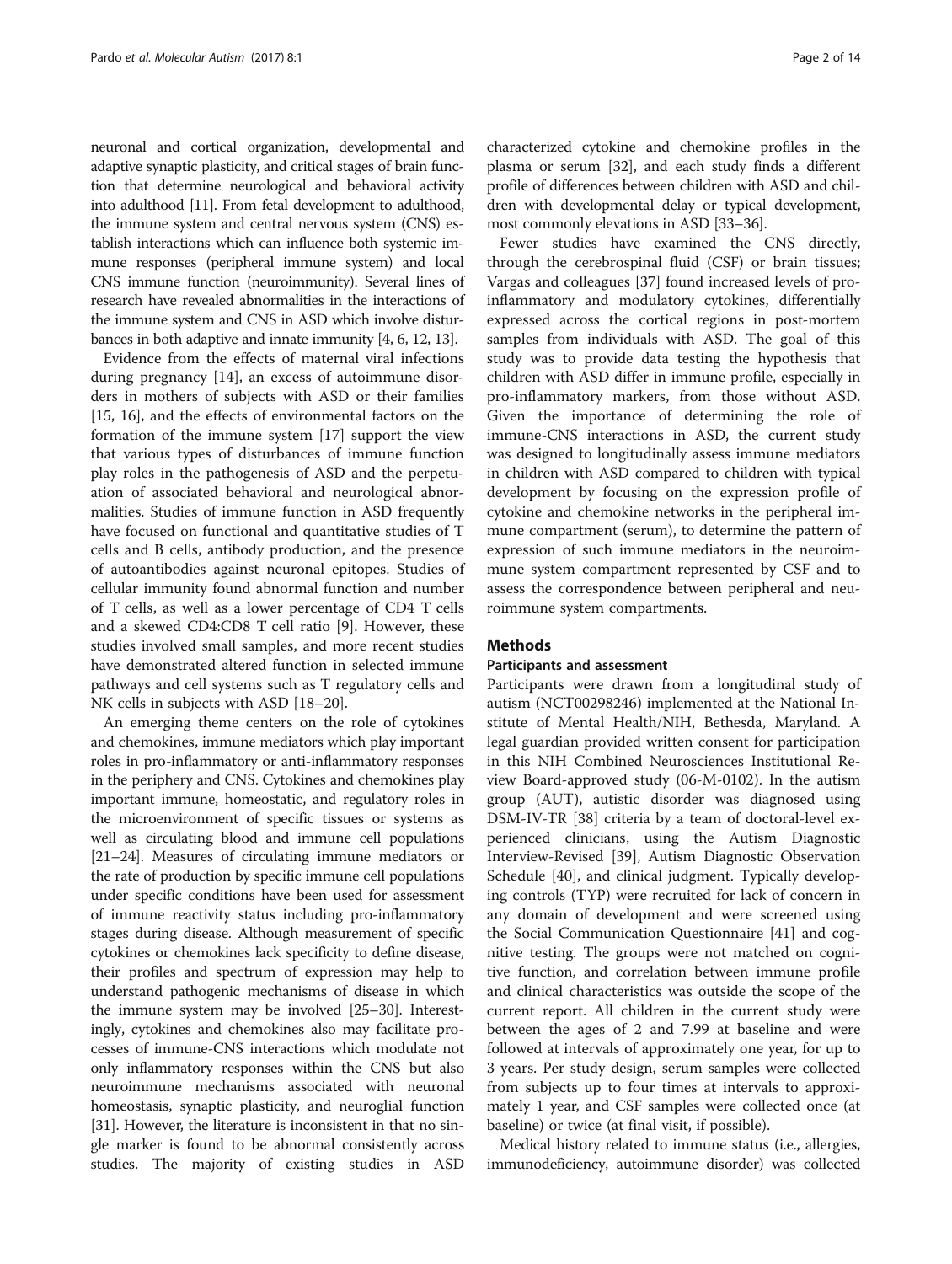for both groups of children via structured interview with medical personnel. For members of the AUT group who underwent lumbar puncture, serum was collected contemporaneously with CSF, under sedation, following a 12 hour fasting period. All CSF and blood samples (including those collected in the absence of lumbar puncture) were collected during the morning period (9 am–12 noon). Ethical constraints prevented lumbar punctures in the TYP group, so none of the TYP serum samples were collected under sedation. CSF was immediately centrifuged after the LP procedure, and acellular aliquots were stored at −70 °C within 20–30 min. Serum samples were collected following standard procedures and aliquoted and stored within 20–30 min after separation. Up to four serum samples and up to two CSF samples were obtained from participants, at intervals ranging from 9–24 months, and stored until simultaneous laboratory analysis.

## Assay technique

We used multiplexed bead assay techniques for establishing the profiles of 39 immune mediator proteins that included cytokines, chemokines, and growth factors in serum and CSF. The selected panel was the most comprehensive available. Assay reagents and plates were obtained from well-validated commercial sources (Millipore®) [[42](#page-12-0)]. The procedures followed recommendations and wellestablished protocols for evaluation of serum [[42, 43](#page-12-0)] and the CSF [[44](#page-12-0), [45](#page-12-0)]. Only the first freeze-thaw aliquots were used for assay measurements. To achieve uniformity in the longitudinal assessment, assays for samples collected at different timepoints from the same individual were run simultaneously. Masked samples were measured in duplicates and blank values subtracted from all readings. Measurements and data analysis of all assays were performed with the Luminex-200® system in combination with Luminex manager software (Bioplex manager 5.0, Bio-Rad, Hercules, CA). We used standard operating procedures to guarantee the consistency, reproducibility, and reliability of the assays. Samples that exhibited unexpected or unacceptable variance (i.e., evidence of bead clumping, coefficients of variation greater than 20%, or unusual distributions of values) were re-tested.

## Statistical analysis

Serum Data analysis was performed in SAS/STAT Version 9.3 [[46\]](#page-12-0) (PROC MIXED or PROC GLIMMIX). The design of this analysis was roughly accelerated longitudinal case-control, which allows the study of change over a long interval of age by gathering data over shorter, variable periods of time, from participants with baselines staggered across the age range of interest. Modern statistical methods, particularly those that utilize maximum likelihood estimation, are well-suited

to analyzing these data. Mixed models with restricted maximum likelihood estimation are commonly used for longitudinal data [[47\]](#page-12-0), using chronological age as the time metric (rather than time point), and refer to the "mixed" use of random and fixed effects. In this case, the models included a random intercept, which accounts for the correlation resulting from the up to four samples within the same subject during study participation. Each of the models also included several fixed effects, which were sex, diagnosis, and chronological age. The bestfitting model from those evaluating quadratic change with age, linear change with age, or no change with age was selected. We then considered the main effect of diagnosis (i.e., does the mean level of the analyte differ between groups?), and in the case of quadratic or linear change models, the interaction of diagnosis and age (i.e., does the difference between diagnoses depend on age?). Raw  $p$  values were used at the model-fitting stage of analysis to find the best candidate model, but false dis-covery rate (FDR; [\[48](#page-12-0)]) adjusted  $p$  values were used to determine final statistical significance (<.05) and are reported.

Within-subject estimates of stability in serum concentrations were obtained using the ratio of variance explained by the subject cluster to the total variance, controlling for age, and replacing out-of-range values with the limit of detection in order to provide the most conservative estimate. These estimated intraclass correlation coefficients (ICCs) range from 0 to 1 and are interpreted as standard correlation coefficients (i.e., values from .60 to .80 are considered moderate, ≥.80 are considered strong).

Concentrations were transformed with a natural logarithm, and values outside the range of detection were set to missing. Variables with more than 30% out-of-range values were analyzed as categorical (detected versus not), in which case the generalized linear mixed model with binomial distribution and a logit link function was implemented in the strategy described above.

Finally, although the use of maximum likelihood estimation to address missing data is commonplace, we conducted sensitivity analyses in which the out-of-range values were imputed with the limit of detection (e.g., all out-of-range EGF values were replaced with 2.7 pg/mL) and all variables were treated as continuous.

CSF CSF was available only for a subset of the AUT, and two samples were obtained for a minority of participants. Therefore, change over time in CSF was not modeled with mixed models of change in the analyte across the age range, but instead, general stability estimates (correlation) for sample 1 and sample 2 (controlling for age and time-to-follow-up) were generated. For analytes with an overall rate of out-of-range values less than 30%,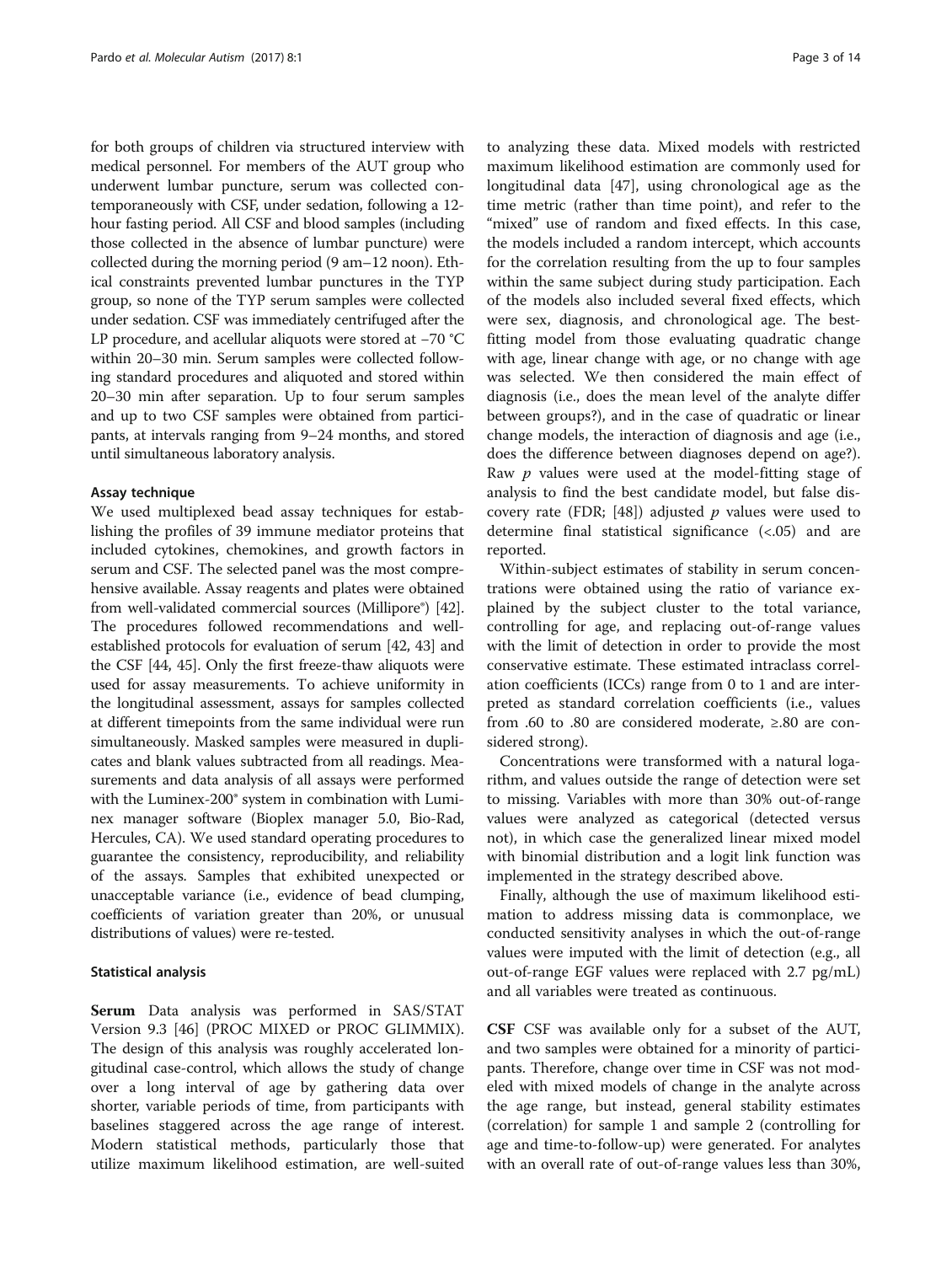partial Spearman's correlations were used, and logistic regression was used for variables with high out-of-range rates. The relationship between circulating and CSF levels of the immune modulators was assessed by calculating the fraction of intrathecal production (also called percentage transfer), which is the ratio of CSF concentration of a specific protein (immune mediator) to serum concentration (percentage transfer = [Immune mediator<sub>CSF</sub>/immune mediator<sub>Serum</sub>]  $\times$  100). A fraction of intrathecal production value greater than 100% indicates higher levels of production within the CNS relative to the periphery compartment; conversely, values less than 100% suggest the analyte production is mostly in the periphery with minimal production within the CNS [\[49](#page-12-0)]. Finally, the Spearman correlation between serum and CSF values were calculated, as it is possible that analytes with rates of production that differ between compartments may still be correlated.

## Results

Participants were 104 children diagnosed with DSM-IV-TR Autistic Disorder (AUT) and 54 typically developing controls (TYP), aged 2–7.99 years at initial evaluation (Table [1\)](#page-4-0). Serum samples were obtained in all AUT and TYP subjects while CSF was obtained in 67 AUT subjects. No participant had a history of immunodeficiency or autoimmune disorder. Food, environmental, and seasonal allergies were present in a minority of participants, but were more common in AUT ( $n = 36$ , 35%) than in TYP  $(n = 10, 19\%)$   $(\chi^2 = 4.46, p = .03)$ . Basic peripheral blood and immune features (i.e., white blood cell count, IgG, IgM, IgA) did not differ between groups (Additional file [1](#page-11-0): Table S1). Basic composition of the CSF appeared normal; white blood cell count was normal, and the CSF to serum albumin concentration quotient, which is an index of blood-CSF barrier integrity, was within ageadjusted expectations [[50](#page-12-0)].

## Serum immune mediators

Descriptive data for each of the serum immune mediators are presented in Additional file [1:](#page-11-0) Table S2A and S2B.

Thirty of 39 analytes were analyzed as continuous variables; the remaining had 30% or more values outside the range of detection and were analyzed as categorical variables (detected versus not detected). Results of the mixed models are presented in Table [2;](#page-5-0) variables analyzed as categorical are denoted with a superscript a. This table is interpreted as follows: the effect of age is shown in the Age or  $Age^2$  column, depending on which was the best-fitting model according to the uncorrected p values. For linear or quadratic trends with uncorrected  $p$  values <.05, between-group differences in slope were tested with a contrast statement (none were significant,  $p$  values are not reported). Evidence for linear change over age (the Age column of Table [2](#page-5-0)) was found in IL12p40, TNFα, and CCL22 (MDC); the general trend was for a decrease in the analyte across ages 2 to 8 years, and these patterns did not differ between groups (i.e., the Contrast statements were non-significant). There was no evidence for change over age in the remaining analytes.

The Group column reflects the test of whether a mean difference existed between groups. A significant mean difference between groups (the Group column in Table [2](#page-5-0)) was observed on EGF (AUT > TYP, Cohen's  $d = 0.44$ , 95% CI =  $0.11-0.77$ ), and a significant difference in odds of out-of-range values was observed for  $sCD40L$  (OR = 3.40, 95% CI = 1.82–6.33; AUT was more likely to be above the range of detection than TYP). Neither of these effects was diminished when history of allergies, body mass index, or platelet count was added to the model. No significant differences in other analytes were observed.

Results of the sensitivity analyses, wherein out-ofrange values were imputed at the limit of detection and all variables were assessed as continuous, were consistent with the primary analysis (data available upon request).

Generally, the estimated ICC values for serum were low, indicating a lack of within-subject stability (Fig. [1](#page-7-0)). ICC values ranged from .19 (sCD40L) to .73 (CCL3/ MIP-1 $\alpha$ ), but most fell well below .60 (the median value was .45). Both analytes found to differ, on average, between groups had low ICC (sCD40L, ICC = .19; EGF,  $ICC = .27)$ .

## CSF immune mediators

Descriptive data for each of the CSF immune mediators are presented in Additional file [1:](#page-11-0) Table S3. Unlike serum, repeated CSF samples were available for a minority of participants ( $n = 31$ ). Rather than modeling change over age as was done in serum, we calculated the correlation between CSF sample 1 and sample 2, controlling for age  $(M \pm SD = 3.51 \pm 0.95$  years) and time-to-followup  $(M \pm SD = 2.44 \pm 0.68$  years, range 1.17 to 3.53 years). Sample 1 values were significantly related to sample 2 values for most analytes (Table [3\)](#page-8-0). The rate of out-ofrange values for sample 2 given an out-of-range value for sample 1 ranged from 50–100%.

Fraction of intrathecal production rates were observed at both extremes (sCD40L, median 0.0008%; FLT-3L, median 22,000%) (Fig. [2](#page-9-0)). The vast majority of analytes had fraction of intrathecal production rates less than 100%, indicating relatively low CNS production compared to serum. With a few exceptions, correlations between serum and CSF values were low or nonsignificant, further indicating little relationship between the compartments (Additional file [1](#page-11-0): Table S4).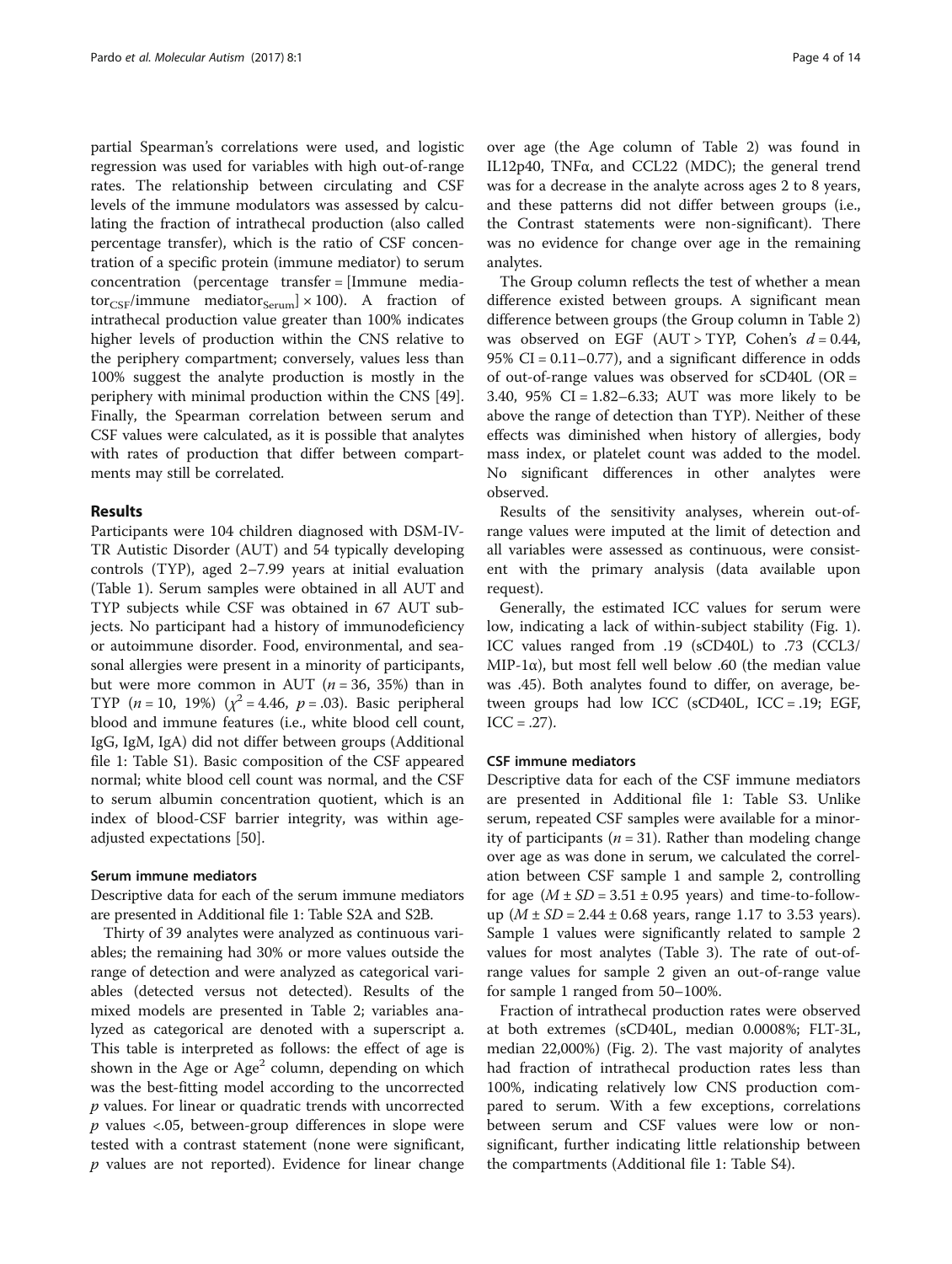## <span id="page-4-0"></span>Table 1 Participant demographic characteristics (for sample 1)

|                                                          | Full sample         |                    | Subsample with CSF  |
|----------------------------------------------------------|---------------------|--------------------|---------------------|
|                                                          | AUT                 | <b>TYP</b>         | AUT                 |
| $\overline{N}$                                           | 104                 | 54                 | 67                  |
| Male, n (%)                                              | 86 (83)             | 41 (76)            | 55 (82)             |
| Race, n (%)                                              |                     |                    |                     |
| Black                                                    | 20 (19)             | 4(7)               | 12 (18)             |
| Asian                                                    | 4(4)                | $\mathbf 0$        | 3(5)                |
| White                                                    | 74 (71)             | 44 (81)            | 47 (70)             |
| Multiple races                                           | 5(5)                | 5(9)               | 4(6)                |
| Unknown                                                  | 1(1)                | 1(2)               | 1(2)                |
| Ethnicity, n (%)                                         |                     |                    |                     |
| Hispanic                                                 | 7(7)                | 4(7)               | 4(6)                |
| Non-Hispanic                                             | 97 (93)             | 49 (90)            | 63 (94)             |
| Unknown                                                  | $\overline{0}$      | 1(2)               | $\overline{0}$      |
| Age, $M \pm SD$                                          | $4.41 \pm 1.27$     | $3.64 \pm 1.11$    | $3.60 \pm 0.95$     |
| Full scale $DQ$ , $M \pm SD$                             | $50.49 \pm 18.04$   | $109.91 \pm 12.90$ | $53.42 \pm 16.32$   |
| Body mass index                                          | $16.68 \pm 2.21$    | $16.53 \pm 1.42$   | $16.52 \pm 1.51$    |
| Number of samples, n (%)                                 |                     |                    |                     |
| $\mathbf{1}$                                             | 104 (100%)          | 54 (100%)          | 67 (100%)           |
| $\mathbf 2$                                              | 82 (78)             | 32 (59)            | 31 (46)             |
| 3                                                        | 37 (36)             | 25 (46)            |                     |
| $\overline{4}$                                           | 11(11)              | 6(11)              |                     |
| Parent reported immunologic history <sup>a</sup> , n (%) |                     |                    |                     |
| None                                                     | 68 (65)             | 44 (81)            | 43 (64)             |
| Allergies (food, environmental, seasonal)                | 36(35)              | 10 (19)            | 24 (36)             |
| Immunodeficiency or autoimmune disorder                  | $\mathsf{O}\xspace$ | $\mathbf 0$        | $\mathbf 0$         |
| Serum basic features, $M \pm SD$                         |                     |                    |                     |
| WBC count                                                | $8.15 \pm 2.31$     | $7.16 \pm 1.73$    | $8.42 \pm 2.37$     |
| IgG, mg/dL                                               | $838.07 \pm 251.71$ | 760.94 ± 188.37    | $774.52 \pm 252.22$ |
| IgM, mg/dL                                               | $83.95 \pm 35.52$   | $84.89 \pm 33.78$  | $80.73 \pm 37.48$   |
| IgA, mg/dL                                               | $88.05 \pm 51.82$   | $86.81 \pm 46.77$  | $78.48 \pm 46.26$   |
| CSF basic features, $M \pm SD$                           |                     |                    |                     |
| WBC count                                                |                     |                    | $0.79 \pm 1.03$     |
| Albumin quotient                                         |                     |                    | $2.62 \pm 1.60$     |

Data missing for two participants in each group.

Note: Sample size differed slightly for basic laboratory features. Serum WBC count: AUT, n = 101; TYP, n = 52. Serum IgG/IgM/IgA: AUT, n = 95; TYP, n = 52. CSF WBC count,  $n = 63$ . CSF albumin quotient:  $n = 61$ . Body mass index sample size was AUT (serum),  $n = 85$ ; TYP,  $n = 47$ ; AUT (CSF),  $n = 64$ 

## **Discussion**

The present study describes a comprehensive longitudinal study of serum and CSF profiles of immune mediators and modulators in children with ASD. Three key points emerge from these data. First, we used rare, longitudinal CSF sampling to demonstrate striking differences in the expression of selected cytokines, immune-related growth factors, and chemokines in the CSF compartment compared to the circulating bloodstream compartment. These findings are consistent with data from

other populations [[51\]](#page-12-0), which show that peripheral immune-related proteins do not mirror the neuroimmune and CNS microenvironment. Second, we used these unique longitudinal data to demonstrate the limitations of cross-sectional data. Although our analyses revealed few developmental trends in circulating peripheral immune-related proteins during childhood, we noted a striking lack of within-subject stability in most of the analytes. The low ICC estimates obtained in this study indicate that a single measurement is not a reliable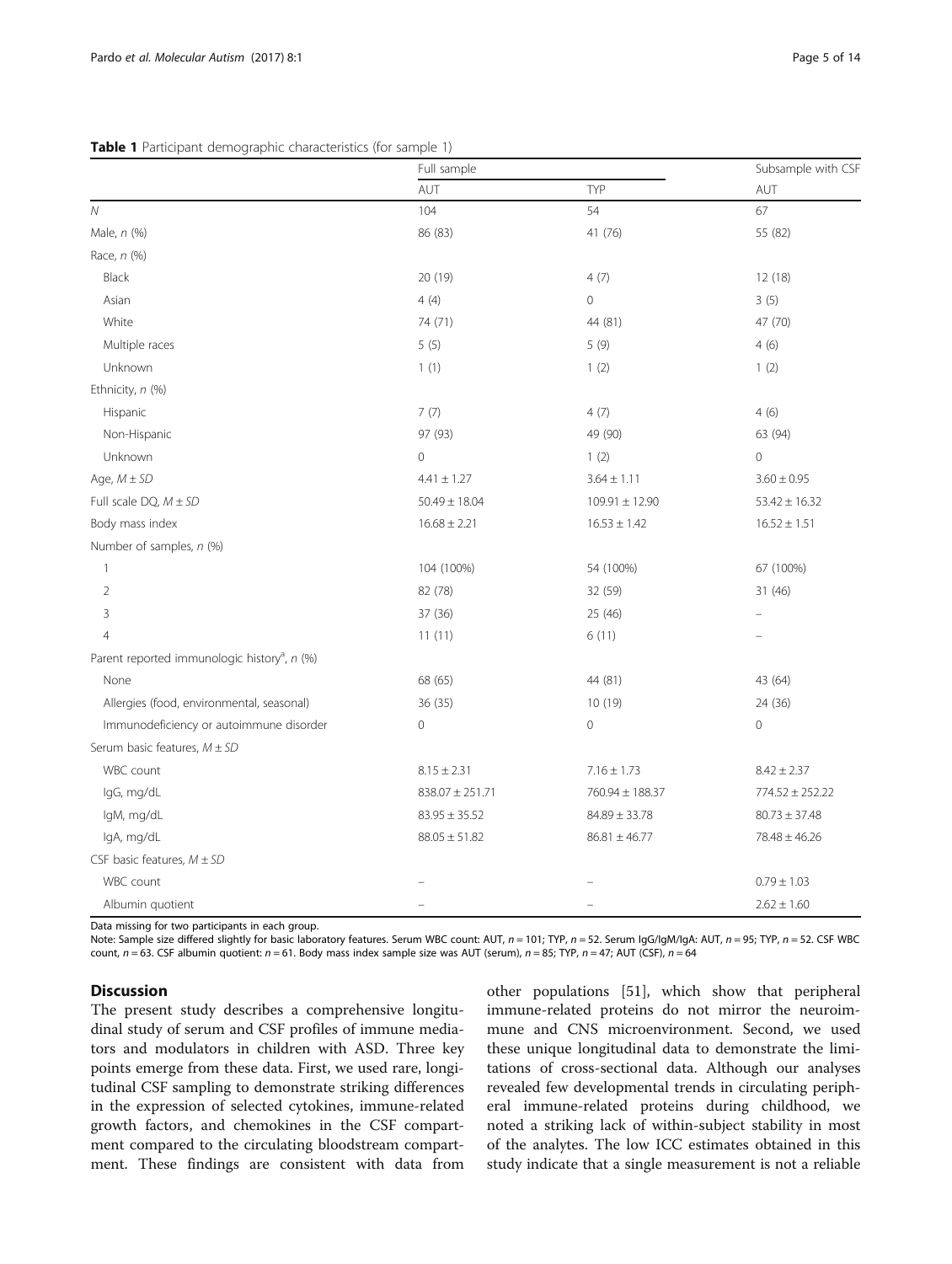<span id="page-5-0"></span>

| Table 2 Serum results of mixed models             |                    |                                 |                  |                                  |                    |                                         |
|---------------------------------------------------|--------------------|---------------------------------|------------------|----------------------------------|--------------------|-----------------------------------------|
|                                                   | Limit of detection | % outside limit<br>of detection | Within<br>$d f$  | Test statistics from mixed model |                    |                                         |
|                                                   | $(100/m)$          |                                 |                  | Group (1 df)<br>F(p)             | Age (2 df)<br>F(p) | Age <sup>2</sup> (2 $df$ )<br>$F(\rho)$ |
| Cytokines                                         |                    |                                 |                  |                                  |                    |                                         |
| $L-1a$                                            | 0.35               | $\frac{5}{1}$                   | 149              | 0.01 (.94)                       |                    |                                         |
| $\mathsf{IL-IRA}^{\mathsf{a}}$                    | 0.09               | $\frac{9}{4}$                   | 193              | 0.27(.85)                        |                    |                                         |
| $\mathbb{L}\text{-}\mathbb{I}\beta^a$             | 0.03               | $\frac{9}{4}$                   | 193              | 0.23(85)                         |                    |                                         |
| $L-2$                                             | 0.03               | 29                              | 117              | 0.46(.81)                        |                    |                                         |
| $SL-2RA^a$                                        | 0.30               | $33$                            | 189              | 0.43(81)                         | 7.72 (.01)         | 3.65 (.13)                              |
| $L-3^a$                                           | 0.01               | 46                              | 193              | 4.80 (.13)                       |                    |                                         |
| $\mathbb{L}$ 4                                    | 0.04               | $28$                            | $\frac{6}{116}$  | 0.59(77)                         |                    |                                         |
| $1 - 5$                                           | 0.01               | $\supseteq$                     | 163              | 0.2(.86)                         |                    |                                         |
| $\mathbb{S}^{S-1}$                                | 0.06               | $\overline{3}4$                 | 193              | 0.23(.85)                        |                    |                                         |
| $\mathbb{L}\text{-}\mathbb{J}$                    | 0.03               | $\supseteq$                     | 156              | 0.89 (.70)                       |                    |                                         |
| $\overline{\mathbb{C}}$ - $\overline{\mathbb{C}}$ | 0.01               | $\circ$                         | $\overline{171}$ | 0.03(93)                         |                    |                                         |
| $0 - 1$                                           | 0.01               | $27\,$                          | 119              | 0.1(88)                          | 3.97 (.11)         | 4.5 (.07)                               |
| IL-12p40                                          | 0.57               | $\frac{\infty}{2}$              | $\frac{146}{5}$  | 1.12(60)                         | 5.81 (.04)         |                                         |
| $1-12p70$                                         | 0.05               | $\overline{\phantom{0}}$        | 147              | 1.27(60)                         |                    |                                         |
| $L-13^a$                                          | 0.01               | $\overline{57}$                 | 193              | 0.62(.77)                        |                    |                                         |
| $L-15^a$                                          | 0.17               | 52                              | 193              | 0.40(81)                         |                    |                                         |
| $\overline{\mathbb{L}}$ -17                       | 0.01               | $\sqrt{2}$                      | 177              | 0.10(0.88)                       |                    |                                         |
| FNa2                                              | 0.12               | $\sqrt{2}$                      | 174              | 0.79(73)                         |                    |                                         |
| $\geqq$                                           | 0.04               | $\sim$                          | 186              | 0.02 (.93)                       |                    |                                         |
| TNFa                                              | na                 | $\circ$                         | 061              | 0.02(93)                         | 13.10 (< 001       |                                         |
| $\mathsf{TNF}\beta$                               | 0.02               | 27                              | 123              | 0.04(93)                         |                    |                                         |
| TGFa                                              | 0.02               | $\overline{c}$                  | 153              | 1.12(60)                         |                    |                                         |
| Growth factors                                    |                    |                                 |                  |                                  |                    |                                         |
| $\underline{\mathbb{G}}$                          | 2.70               | $\overline{ }$                  | 170              | 8.64 (.04)                       |                    |                                         |
| $G-C5F$                                           | 1.65               |                                 | 186              | 0.10(0.88)                       | 3.99 (.11)         |                                         |
| $GM-CSF$                                          | 1.85               | $\sim$                          | 186              | 0.36(81)                         |                    |                                         |
| VEGF                                              | 3.36               | $\sim$                          | 185              | 2.26(43)                         |                    |                                         |
| $FGF-2$                                           | 4.08               | $\infty$                        | 166              | 0.02(93)                         |                    |                                         |
| $FLT-3La$                                         | 0.04               | 57                              | 193              | 1.19 (.60)                       |                    |                                         |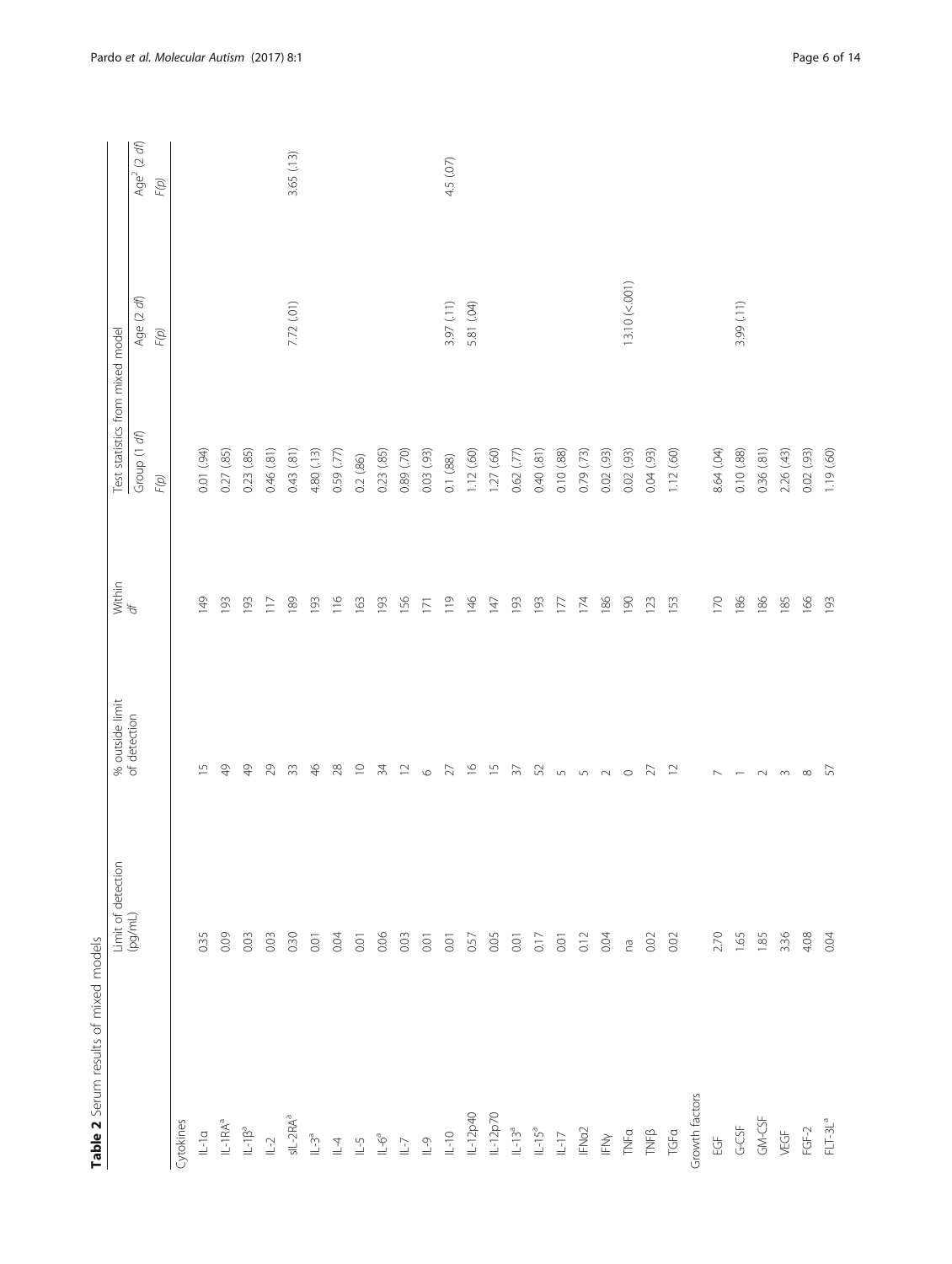| Table 2 Serum results of mixed models (Continued)                |         |        |                    |                                              |            |            |
|------------------------------------------------------------------|---------|--------|--------------------|----------------------------------------------|------------|------------|
| sCD40L <sup>a</sup>                                              | 1671700 | 53     | 193                | $15.0 (= 001)$                               |            |            |
| Chemokines                                                       |         |        |                    |                                              |            |            |
| CCL2 (MCP-1)                                                     | Ρã      |        | $\overline{9}$     | 2.04 (.44)                                   |            |            |
| $CL3 (MP-1a)$                                                    | 0.03    |        | 69                 | 1.59 (.53)                                   |            |            |
| $CCL4$ (MIP-1 $\beta$ )                                          | 2.9     |        | $\overline{191}$   | 0.15(88)                                     |            |            |
| $CL7$ (MCP-3)                                                    | 0.73    |        | $\approx$          | 0.59 (.77)                                   |            |            |
| CCL11 (EOTAXIN)                                                  | 17.06   |        | 188                | 0.01 (.94)                                   |            |            |
| CCL22 (MDC)                                                      | Ρã      |        | $\frac{8}{2}$      | 4.73 (.13)                                   | 7.92 (.01) |            |
| CXCL1 (GRO)                                                      | Ωã      |        | $\frac{93}{2}$     | 1.65 (.53)                                   |            |            |
| $CXCL8$ (IL-8)                                                   | Ρ       |        | 89                 | 0.12(.88)                                    | 1.63 (.53) | 5.18 (.07) |
| CXCL10 (IP-10)                                                   | Γã      |        | $\overline{9}$     | 2.59 (.42)                                   |            |            |
| CX3CL1 (FRACTALKINE)                                             |         | 26     | $\overline{0}$     | 0.02(93)                                     |            |            |
| $\ddot{\cdot}$<br>$\begin{bmatrix} 1 & 1 \\ 1 & 1 \end{bmatrix}$ |         | .<br>. | :<br>ا<br>$\vdots$ | $\ddot{\phantom{0}}$<br>$\ddot{\phantom{0}}$ |            |            |

Note: df = degrees of freedom; na = not applicable. Out-of-range values were below the limit of detection for all variables except sCD40L, for which out-of-range refers to values above the limit of detection. Out-of-range<br> slope or quadratic shape between groups; in no case was this contrast statistically significant. Raw p values were used to determine the best-fitting model; FDR-adjustment was performed after this model was selected and<br>ar values were set to missing, except where the % outside the limit of detection was ≥30%. Those variables were analyzed as categorical (out-of-range versus detectable), modeled with a binary distribution and logit link. A se Variables that were analyzed as categorical (out-of-range versus detectable) and ebinary distribution and logit link. The remaining variables were analyzed as Ln-transformed continuous variables with a of nested models were tested; sequential models for quadratic, linear, and no effect of age were tested. Where a linear or quadratic term was significant, a contrast statement was used to determine the difference in linear slope or quadratic shape between groups; in no case was this contrast statistically significant. Raw p values were used to determine the best-fitting model; FDR-adjustment was performed after this model was selected and Note: df = degrees of freedom; na = not applicable. Out-of-range values were below the limit of detection for all variables except sCD40L, for which out-of-range refers to values above the limit of detection. Out-of-range of nested models were tested; sequential models for quadratic, linear, and no effect of age were tested. Where a linear or quadratic term was significant, a contrast statement was used to determine the difference in linear are presented in the table; many terms did not remain significant after correction. All models included sex as a covariate and a random effect of intercept to control for observations correlated within subject Gaussian distribution Gaussian distribution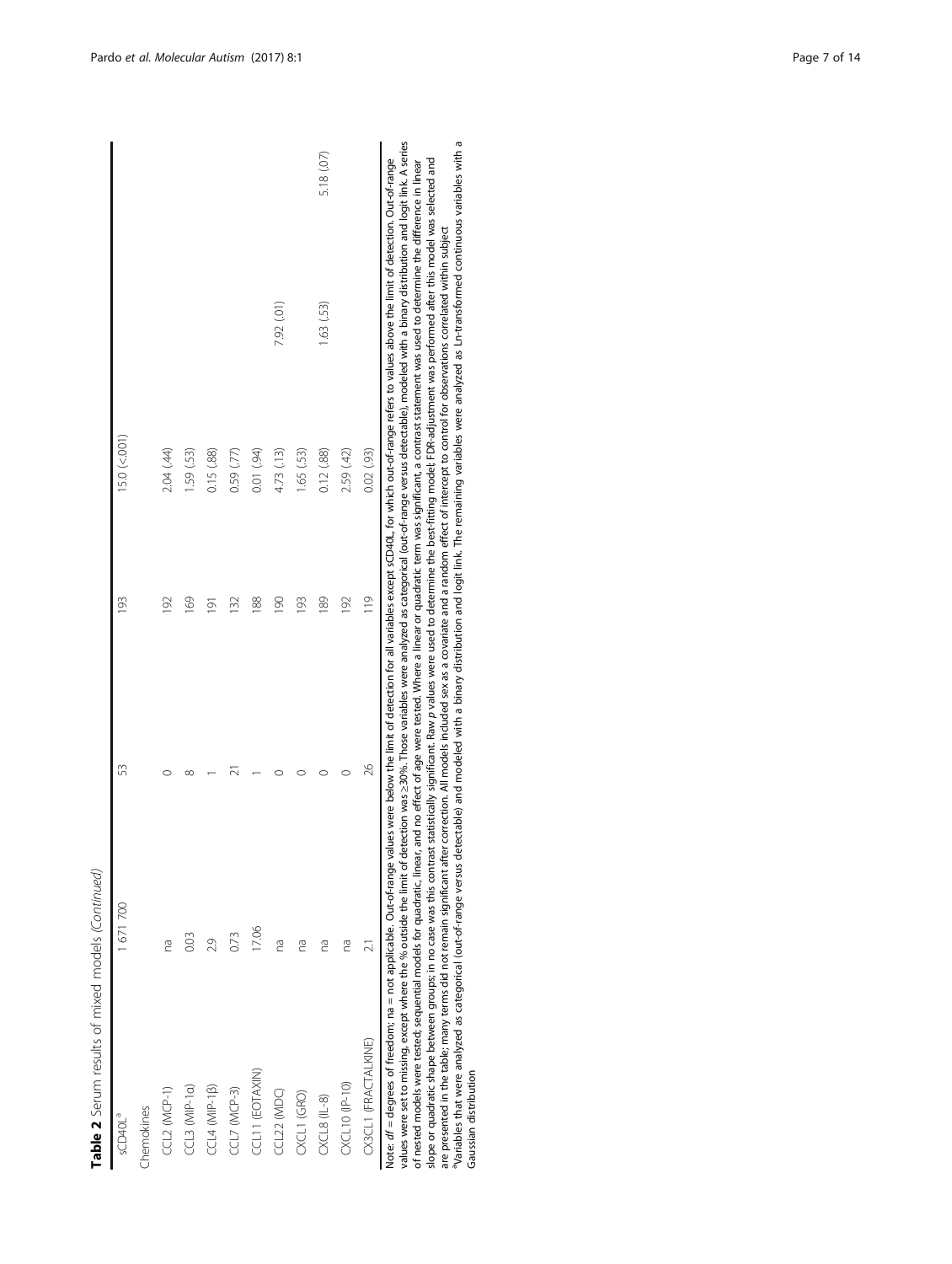<span id="page-7-0"></span>

longitudinal indicator of a child's level of most of serum immune mediators and modulators we studied. Third, we found no evidence for major differences in the expression of circulating cytokines and chemokines between children with autism and typically developing controls. The results of our study do not support the hypothesis that an active systemic inflammatory process plays a role in the persistence of autistic disorder and suggest that previously observed increases in brain tissue cytokines and chemokines [\[37](#page-12-0), [52](#page-12-0)] may reflect homeostatic non-inflammatory roles in response to CNS dysfunction [\[10\]](#page-11-0).

An overview of basic immune parameters such as leukocyte count and profile of circulating immunoglobulins revealed no differences between AUT and TYP. In the peripheral immune system, as reflected by the circulating bloodstream, only proteins with both immune modulation and growth factor functions (EGF and sCD40L) were significantly elevated longitudinally in AUT compared to TYP. These differences occurred in the absence of within-subject stability, suggesting that while there was significant within-subject variability, the general range of values observed in AUT differed from that of TYP across timepoints.

Interestingly, proteins such as TNF-α, IL-6, and IFNγ and chemokines such as CCL2 and CXCL10, frequently associated with pro-inflammatory responses, did not differ between AUT and TYP. The group differences observed in two of the 39 analytes tested in this study, elevated circulating EGF and sCD40L, could be construed as suggesting that dysregulation of growth and modulatory pathways, rather than systemic inflammatory responses, may occur in autism. In the periphery, both EGF and sCD40L

are carried by platelets and involved in mechanisms of tissue repair, vascular function, and immune modulation [[53](#page-12-0)]. EGF is a growth factor that plays critical roles in the growth, proliferation, and differentiation of numerous cell types [\[54, 55](#page-12-0)], and is involved in several pathways of neuronal function and trophism [\[55, 56](#page-12-0)]. The results of the current study are consistent with other comparisons of serum EGF between children with and without autism. Using enzyme-linked immunosorbent assay (ELISA), one study documented significantly elevated serum EGF in 27 Turkish children with autism aged 2–11 years relative to age-matched typical controls [\[57](#page-12-0)]. A second report, using multiplex bead assay, found elevated serum EGF in 77 children and adolescents with autism (aged 5–15) compared to 19 healthy, slightly older, controls [\[35\]](#page-12-0). However, some studies have documented decreased EGF in the plasma of subjects with autism compared to controls [[58](#page-12-0)–[60\]](#page-12-0). These conflicting results may be related to the type of sample used for the assays, as serum assays reflect all growth factors released by platelets during the blood sampling processing for obtaining serum [[53](#page-12-0)]. It is worth noting that in the current study, group differences remained when platelet count was added to the model, though platelet count was not available for all TYP participants.

Similar to EGF, the CD40 system plays a regulatory role in the immune and vascular systems. sCD40L modulates function of B cells including stimulation of activation-associated surface antigen, immunoglobulin isotype switching, immunoglobulin secretion, and lymphocyte memory generation. The interaction of sCD40L with its receptor, CD40, also plays important function in monocyte activation and dendritic cell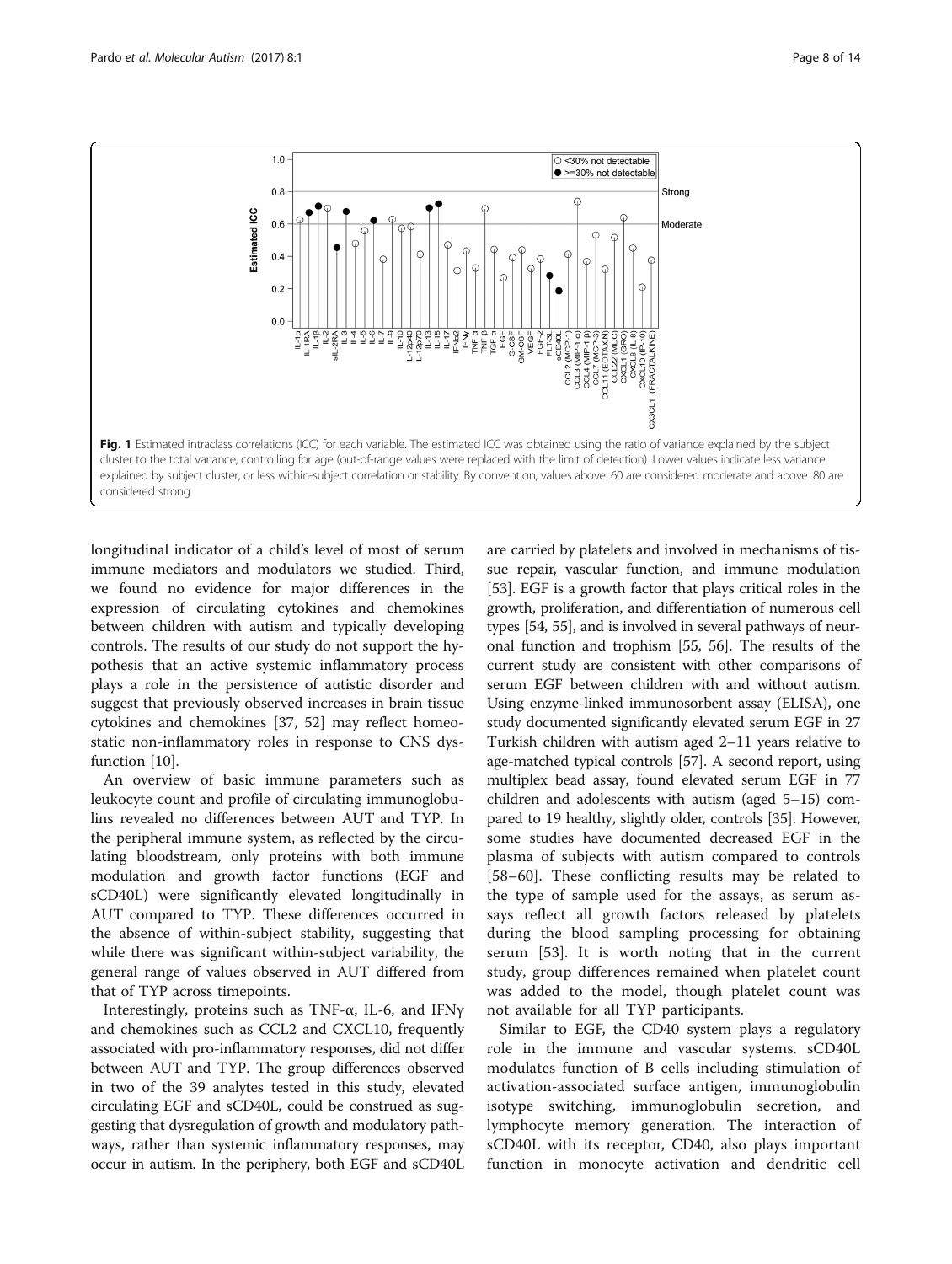|                          | Partial Spearman correlations for variables with <30% outside the LOD |                             |           | % <lod for="" one<="" th=""><th>Rate of sample 2 <lod< th=""></lod<></th></lod> | Rate of sample 2 <lod< th=""></lod<> |
|--------------------------|-----------------------------------------------------------------------|-----------------------------|-----------|---------------------------------------------------------------------------------|--------------------------------------|
|                          | $\boldsymbol{n}$                                                      | Partial correlation, 95% CI | $p$ value | or both samples                                                                 | where sample 1 <lod< th=""></lod<>   |
| Cytokines                |                                                                       |                             |           |                                                                                 |                                      |
| $IL-1A$                  | 26                                                                    | $.33 (-.09 - .64)$          | .11       | 16                                                                              | 1/5 (20%)                            |
| IL-IRA                   |                                                                       |                             |           | 87                                                                              | 21/25 (84%)                          |
| $IL-1B$                  |                                                                       |                             |           | 87                                                                              | 23/27 (85%)                          |
| $IL-2$                   |                                                                       |                             |           | 84                                                                              | 20/23 (87%)                          |
| sIL-2RA                  |                                                                       |                             |           | 65                                                                              | 15/17 (88%)                          |
| $IL-3$                   |                                                                       |                             |           | 52                                                                              | 15/15 (100%)                         |
| $IL-4$                   |                                                                       |                             |           | 97                                                                              | 29/29 (100%)                         |
| $IL-5$                   | 28                                                                    | $.85(.68-.93)$              | < .0001   | 10                                                                              | 1/3 (33%)                            |
| $IL-6$                   |                                                                       |                             |           | 94                                                                              | 28/29 (97%)                          |
| $IL-7$                   |                                                                       |                             |           | 71                                                                              | 19/19 (100%)                         |
| $IL-9$                   | 31                                                                    | $.82$ $(.63 - .91)$         | < .0001   | $\,0\,$                                                                         | na                                   |
| $IL-10$                  |                                                                       |                             |           | 35                                                                              | 8/11 (73%)                           |
| IL-12p40                 |                                                                       |                             |           | 61                                                                              | 13/19 (68%)                          |
| IL-12p70                 |                                                                       |                             |           | 94                                                                              | 24/25 (96%)                          |
| $IL-13$                  |                                                                       |                             |           | 100                                                                             | 30/31 (97%)                          |
| $IL-15$                  | 31                                                                    | $.80(.61-.90)$              | < .0001   | $\,0\,$                                                                         | na                                   |
| $IL-17$                  |                                                                       |                             |           | 94                                                                              | 27/28 (96%)                          |
| IFNa2                    | 30                                                                    | .74 (.50 -. 87)             | < .0001   | $\mathsf 3$                                                                     | $0/1$ $(0%)$                         |
| IFNy                     |                                                                       |                             |           | 68                                                                              | 16/18 (89%)                          |
| TNFa                     | 31                                                                    | $.62$ $(.32 - .80)$         | .004      | $\,0\,$                                                                         | na                                   |
| $TNF\beta$               |                                                                       |                             |           | 65                                                                              | 12/16 (75%)                          |
| TGFa                     | 31                                                                    | .84 (.67 - .92)             | < .0001   | $\,0\,$                                                                         | na                                   |
| Growth factors           |                                                                       |                             |           |                                                                                 |                                      |
| EGF                      |                                                                       |                             |           | 100                                                                             | 31/31 (100%)                         |
| G-CSF                    | 31                                                                    | $.53$ $(.19-.75)$           | .003      | $\,0\,$                                                                         | na                                   |
| GM-CSF                   | 31                                                                    | .72 (.48-.86)               | < .0001   | $\,0\,$                                                                         | na                                   |
| VEGF                     |                                                                       |                             |           | 97                                                                              | 26/29 (90%)                          |
| $FGF-2$                  |                                                                       |                             |           | 74                                                                              | 17/21 (81%)                          |
| FLT-3L                   | 31                                                                    | .82 (.64-.91)               | < .0001   | $\,0\,$                                                                         | na                                   |
| sCD40L                   | 27                                                                    | $.63$ $(.30 - .82)$         | .0008     | 13                                                                              | 1/4 (25%)                            |
| Chemokines               |                                                                       |                             |           |                                                                                 |                                      |
| CCL2 (MCP-1)             | 31                                                                    | $.64$ $(.35 - .81)$         | .0002     | $\mathbb O$                                                                     | na                                   |
| $CCL3$ (MIP-1 $\alpha$ ) |                                                                       |                             |           | 58                                                                              | 9/13 (69%)                           |
| CCL4 (MIP-1 $\beta$ )    |                                                                       |                             |           | 48                                                                              | 12/12 (100%)                         |
| CCL7 (MCP-3)             |                                                                       |                             |           | 71                                                                              | 12/19 (63%)                          |
| CCL11 (EOTAXIN)          |                                                                       |                             |           | 97                                                                              | 26/30 (87%)                          |
| CCL22 (MDC)              |                                                                       |                             |           | 32                                                                              | 5/10 (50%)                           |
| CXCL1 (GRO)              | 29                                                                    | $.53$ (.18 - .75)           | .004      | 6                                                                               | $0/2$ $(0%)$                         |
| CXCL8 (IL-8)             | 31                                                                    | $.51$ $(.17-.74)$           | .004      | $\,0\,$                                                                         | na                                   |
| CXCL10 (IP-10)           | 31                                                                    | $.50(.16 - .73)$            | .01       | $\,0\,$                                                                         | na                                   |
| CX3CL1 (FRACTALKINE)     | 31                                                                    | .42 (.06 - .68)             | .02       | $\mathsf{O}\xspace$                                                             | na                                   |

<span id="page-8-0"></span>Table 3 Estimated stability of CSF immune mediators in children with autism, controlling for age and time-to-follow-up

Note: <LOD = below the lower limit of detection; na = not applicable. No restrictions were placed on time-to-follow-up for inclusion in these analyses. Mean age for sample 1 was 3.51 ± 0.95 years; mean time-to-follow-up was 2.44 ± 0.68 years. Spearman's correlation was calculated where at least 70% of the sample had detectable values at both visits. Listwise deletion was used in correlation analyses; thus, individuals with out-of-range values were excluded. Age at sample 1 and time-to-follow-up were partialled out in correlation analyses. Variables with high rates of values outside the range of detection were analyzed as categorical; because of the small sample size and complete or quasi-complete separation, it was not possible to calculate reliable odds ratio estimates for these variables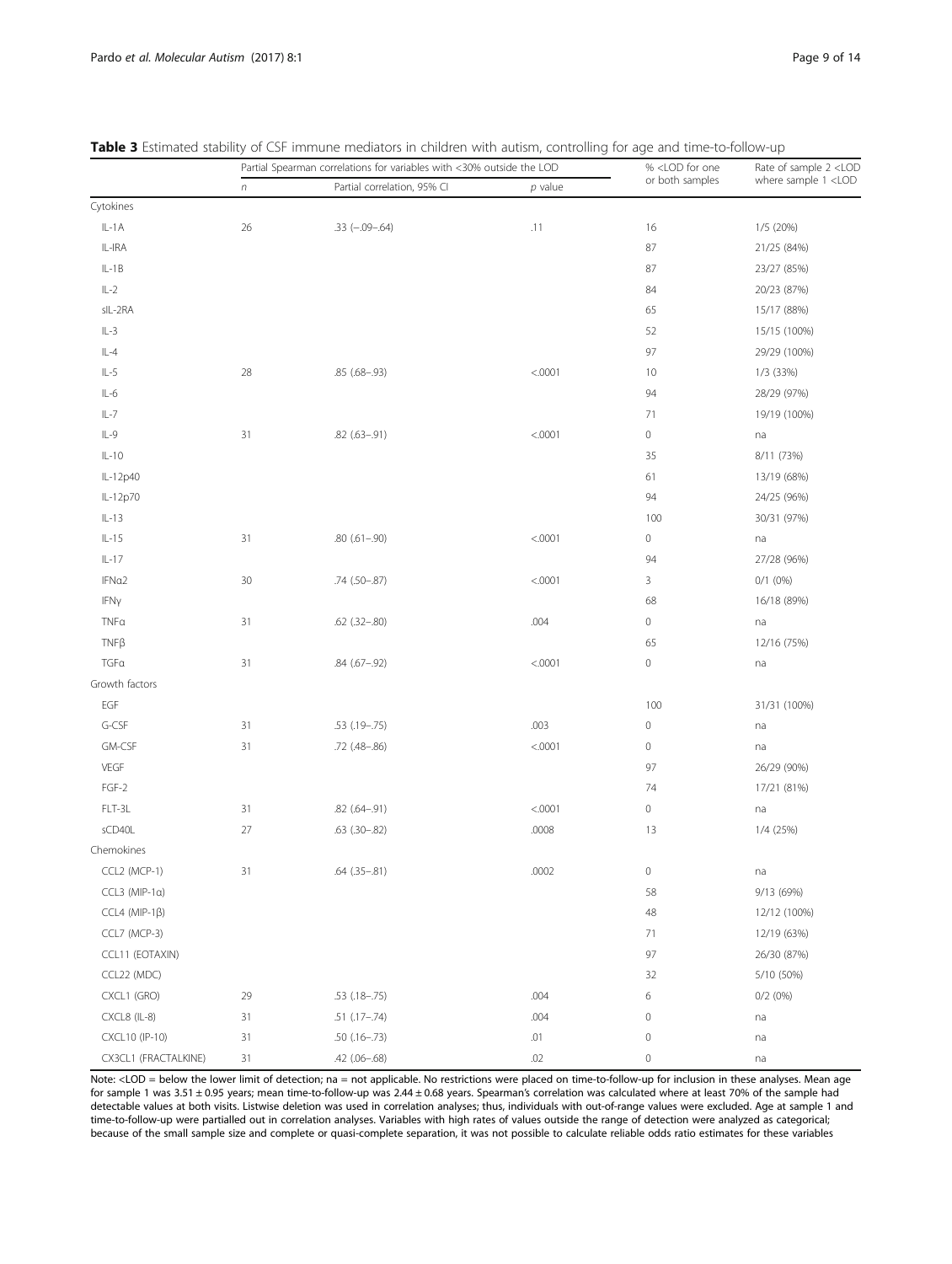<span id="page-9-0"></span> $\mathbf A$  $\overline{12}$ n-Con Ε  $-5.0$  $-2^{t}$  $\bf{B}$ ● Serum or CSF > 50% not detectable<br>○ Both < 50% not detectable 10000 Aedian Fraction of Intrathecal Production (IQR) 1000 100 10  $0.1$  $0.01$  $0.00$ Fig. 2 Relative concentrations and percent transfer (CSF:Serum) in AUT group with contemporaneous CSF and serum samples ( $n = 54$ ). a The relative In-transformed concentration of analytes (labeled in the Y axis of (b)) in CSF versus serum. **b** The median percent transfer (with interquartile range, IQR) for each analyte. For ease of presentation, Y axis units in (b) are  $log_{10}$ . Values outside the range of detection were imputed with the limit of detection. Percent transfer values of 100% (gray horizontal line) reflect equal CNS and serum production

maturation [[61\]](#page-12-0). No data exist regarding sCD40L in ASD, though one relevant study documented decreasing levels of sCD40L in healthy individuals across neonatal, childhood, and adult age groups [[62](#page-12-0)]. We found no changes in sCD40L levels across childhood, but high rates of out-of-range values may have obscured any developmental trend. The second study, comparing children with Prader-Willi syndrome to healthy siblings, found no significant difference between the groups in plasma sCD40L, though the trend was for higher values in the syndromic children [\[63\]](#page-12-0). There are several studies documenting elevated levels of sCD40L in adult psychiatric and health conditions, where a negative relationship between sCD40L and cognitive function has been demonstrated [\[64, 65](#page-12-0)].

Thus, the significance of the elevated blood circulating levels of EGF and sCD40L in our participants with autism remains unknown, especially given the high degree of within-subject variability in concentration. Future investigations could determine whether they influence the spectrum of CNS, neurobehavioral, and cognitive dysfunction in subjects with ASD, but the variable nature of these analytes dictates that this should be done only with

extreme caution, in longitudinal samples, and with appropriate controls to demonstrate the specificity to ASD (rather than for general developmental disability, for example). One hypothesis is that genetically determined growth or immune-modulatory dysregulation, rather than active systemic inflammatory responses, is responsible for elevated EGF and sCD40L. Previous SNP analyses of growth factor genes revealed a haplotypic association of EGF with ASD [\[66\]](#page-12-0), suggesting that genetic factors may cause elevated EGF levels. An alternative hypothesis is that growth pathway dysregulation during early development pre-established a context of elevated EGF. However, our findings of low stability over time of EGF (and most other analytes) necessitate caution in considering an immune endophenotype.

A major finding of the present study is the lack of correspondence in the profiles of circulating immunerelated modulators in the blood and CSF of participants with ASD. This incongruence highlights essential differences in the CNS/neuroimmune and peripheral immune system environments [[67, 68\]](#page-12-0). Importantly, EGF and sCD40L, the two serum analytes on which AUT and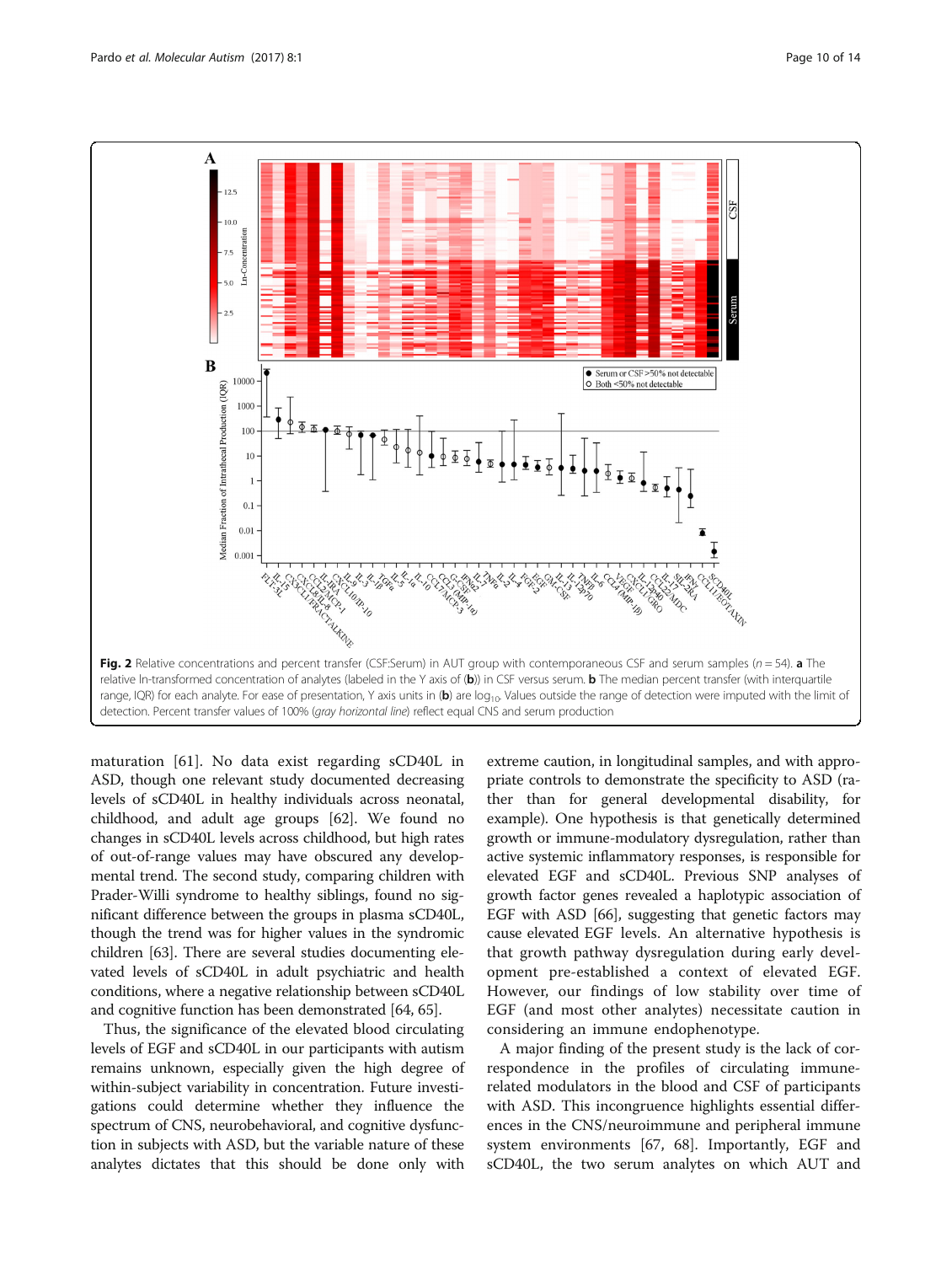TYP differed, had extremely low fraction of intrathecal production rates, indicating that peripheral activity had little bearing on central presence of these analytes. The relatively high levels and increased fraction of intrathecal production of immune mediators such as FLT3L, IL-15, CX3CL1, CXCL8, and CCL2 likely reflect the specific production of these mediators by neuroglia or neuronal cell populations in the CNS environment. The CSF profile of these immune mediators likely reflects a homeostatic role, as most of them have selective function on microglia and the neuroglia-neuronal interactions required for maintaining CNS homeostasis. For example, FLT3L promotes cell differentiation, proliferation, and survival and influence in the function of microglia cells in the CNS. Similarly, CX3CL1 and CCL2, chemokines that facilitate migration of monocytes to areas of injury, are critical for monocytes physiology and migration and play critical roles in the homeostatic function of microglia [\[69](#page-12-0)–[71](#page-12-0)]. Interestingly, IL-15, a widespread expressed cytokine which is involved in multiple signaling pathways in the CNS of neurogenesis and neuroplasticity, is also a potent microglia modulator [\[72](#page-12-0)–[74](#page-12-0)]. These observations suggest that the CNS environment in our population of subjects with ASD was enhanced in favor of microglia function rather than other adaptive neuroinflammatory responses, perhaps in response to a persistent stage of developmental synaptic plasticity or neurodevelopmental processes in the brain of these subjects [\[75](#page-13-0)].

Although this study focused on the assessment of immune mediators in the blood and CSF compartments, these results do not totally preclude the possibility that systemic immune factors or inflammation may influence brain development and alter neurobiological trajectories and subsequent long-term neurobehavioral changes. Such effects may only be observable when the immune markers are derived from specific microenvironment niches, or when they result from specific immune cell populations in response to exogenous challenges (e.g., isolated PBMC [\[76](#page-13-0)]). In those cases, the immune response is highly influenced by genetic determinants of the host, but its relevance to pathogenesis of autism remains uncertain. Regardless, the within-subject stability should be considered in future explorations of non-CSF compartment individual markers or profiles of these markers, as the high degree of variability of most analytes necessitates caution in interpreting single observations as an indicator of an enduring endophenotype. In addition, although CSF analyses permit a more direct window into the physiological status of the CNS than do peripheral measures, even they are not capable of providing information about neuroimmune responses occurring in selected areas of the brain, as has been demonstrated in previous studies of brain tissues [\[37](#page-12-0)].

One limitation of this study was the lack of comparison data for the CSF, as ethical constraints on lumbar punctures for healthy children precluded a comparison group in the present study. Little is known about potential differences between children and adults in CSF concentrations of immune mediators; still, comparison to adult samples may be helpful for context. AUT CSF concentrations of the six immune mediators with the highest percent transfer were similar to that of the healthy adults and more dissimilar to adults with active neuroinflammatory disorders, analyzed in the same lab (Additional file [1:](#page-11-0) Figure S1). A second limitation of this study, which we protected against by correcting for the false detection rate, was the large number of comparisons which may lead to spurious results. A third limitation was the detection limits of the assays, and high rates of out-of-range values in several cases required us to model the proportion out-of-range rather than the mean value. It is worth noting that a difference in rate of out-of-range values is similar to, but not the same as, a difference in mean values. This type of dichotomization does reduce the power of a statistical test to detect relationships, and assays with different sensitivities may have produced different results. Finally, although the majority of participants contributed at least two serum samples to the longitudinal analysis, it is possible that the degree of data missingness may have influenced the results.

## Conclusions

In conclusion, this is the first longitudinal study of the profile of serum immune mediators in children with ASD compared to controls. The large sample size and repeated measures design of this study are significant strengths, as the power to detect differences between groups is increased when error variance due to individual differences is reduced. Further, we explicitly modeled the potential confounding effects of age in this sample, which spanned from 2–8 years, and reduced the risk spurious results due to age-related differences in immune profiles. We also utilized groups matched on sex, and controlled for sex in our statistical model, given some data suggesting that males and females respond differently to in utero inflammation [[77](#page-13-0)]. Finally, this is the only longitudinal study of chemokines and cytokines in the CSF of children with ASD. These data provide important information about the lack of relationship between central and peripheral immune markers, signaling that caution should be taken when interpreting the available studies implicating current immune dysfunction in the phenomenology of ASD, as few have included direct measures of CNS status.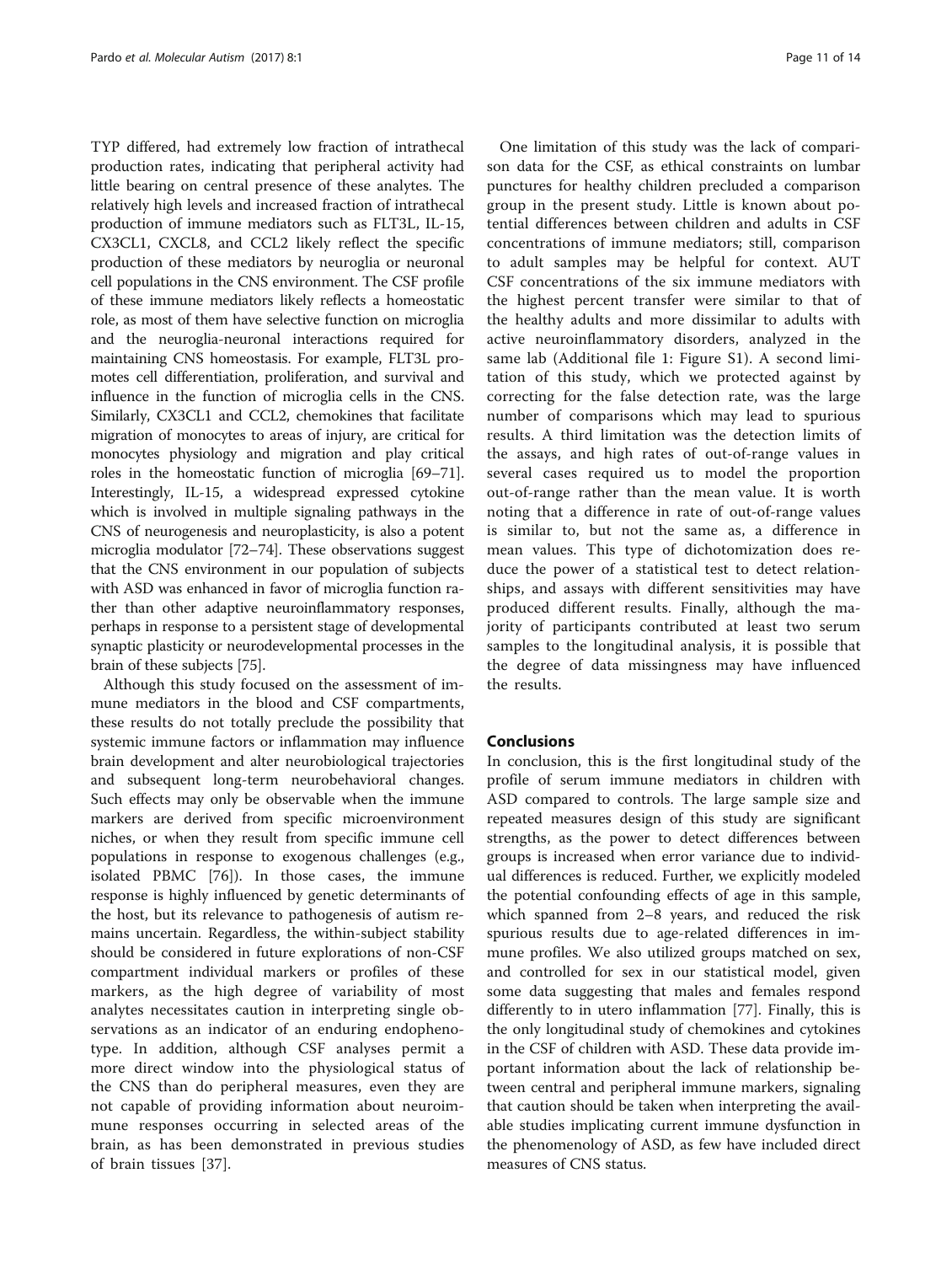## <span id="page-11-0"></span>Additional file

[Additional file 1: Table S1.](dx.doi.org/10.1186/s13229-016-0115-7) Basic laboratory features. Table S2. Serum descriptive data by age bands and diagnostic group. Table S3. CSF descriptive data by age cohort. Table S4. Correspondence between serum and CSF values in AUT sample ( $n = 54$ ). Figure S1. Profile of selected CSF immune mediators in AUT and two adult comparison groups, median values and interquartile range. (DOCX 209 kb)

#### Abbreviations

ASD: Autism spectrum disorder; AUT: Autism study group; CNS: Central nervous system; CSF: Cerebrospinal fluid; LP: Lumbar puncture; TYP: Typically developing study group

#### Acknowledgements

The authors thank the many families who participated in this research. We thank Deanna Greenstein, Ph.D. (NIMH) for the statistical consultation. The views expressed in this paper do not necessarily represent the views of the NIMH, NIH, HHS, or the United States Government. Protocol number 06-M-0102 and NCT00298246.

#### Funding

This work was supported by the Intramural Research Program (ZIA MH002914) of the National Institute of Mental Health of the National Institutes of Health, and the Pardo lab is supported by the Bart McLean Fund for Neuroimmunology Research and Johns Hopkins Project Restore.

## Availability of data and materials

The datasets generated during and/or analyzed during this study will be available in the National Database for Autism Research ([https://ndar.nih.gov\)](https://ndar.nih.gov/); until that time, the datasets will be available from the corresponding author on reasonable request.

#### Authors' contributions

CP contributed to the conception and design of this analysis and to the acquisition and interpretation of the data, and helped to draft the manuscript. CF devised and performed the statistical analysis of the data and helped to draft the manuscript. AT contributed to the conception and design of the study, the collection of patient data, and helped to draft the manuscript. FS helped to devise and perform the statistical analysis of the data. JI contributed to the acquisition and interpretation of the data. SK contributed to the interpretation of the data. SS contributed to the conception and design of the study. All authors read, commented upon, and approved the final manuscript.

#### Competing interests

The authors declare that they have no competing interests.

#### Consent for publication

Not applicable.

#### Ethics approval and consent to participate

A legal guardian provided written consent for participation in this NIH Combined Neurosciences Institutional Review Board-approved study.

#### Author details

<sup>1</sup> Johns Hopkins University School of Medicine, 627 Pathology Bld., 6000 North Wolfe Street, Baltimore, MD 21287, USA. <sup>2</sup>Pediatrics and Developmental Neuroscience, National Institute of Mental Health, Bethesda, MD, USA. <sup>3</sup>Yale School of Public Health, Yale University, New Haven, CT, USA.

## Received: 1 July 2016 Accepted: 14 December 2016 Published online: 05 January 2017

## References

- Developmental DMNSY, Investigators P. Prevalence of autism spectrum disorder among children aged 8 years-autism and developmental disabilities monitoring network, 11 sites, United States, 2010. Morb Mortal Wkly Rep Surveill Summ (Washington, DC: 2002). 2014;63:1.
- 2. American Psychiatric Association. Diagnostic and statistical manual of mental disorders. 5th ed. Arlington: American Psychiatric Publishing; 2013.
- 3. Robinson EB, Neale BM, Hyman SE. Genetic research in autism spectrum disorders. Curr Opin Pediatr. 2015;27:685–91.
- 4. Voineagu I, Wang X, Johnston P, Lowe JK, Tian Y, Horvath S, Mill J, Cantor RM, Blencowe BJ, Geschwind DH. Transcriptomic analysis of autistic brain reveals convergent molecular pathology. Nature. 2011;474:380–4.
- 5. Werling DM, Geschwind DH. Recurrence rates provide evidence for sex-differential, familial genetic liability for autism spectrum disorders in multiplex families and twins. Mol Autism. 2015;6:27.
- 6. Gupta S, Ellis SE, Ashar FN, Moes A, Bader JS, Zhan J, West AB, Arking DE. Transcriptome analysis reveals dysregulation of innate immune response genes and neuronal activity-dependent genes in autism. Nat Commun. 2014;5:5748.
- 7. Geschwind DH, State MW. Gene hunting in autism spectrum disorder: on the path to precision medicine. Lancet Neurol. 2015;14(11):1109–1120.
- 8. Pardo CA, Eberhart CG. The neurobiology of autism. Brain Pathol. 2007;17:434–47.
- Mead J, Ashwood P. Evidence supporting an altered immune response in ASD. Immunol Lett. 2015;163:49–55.
- 10. Estes ML, McAllister AK. Immune mediators in the brain and peripheral tissues in autism spectrum disorder. Nat Rev Neurosci. 2015;16:469–86.
- 11. Bilbo SD, Schwarz JM. The immune system and developmental programming of brain and behavior. Front Neuroendocrinol. 2012;33:267–86.
- 12. Careaga M, Ashwood P. Autism spectrum disorders: from immunity to behavior. In: Yan Q, editor. Psychoneuroimmunology, vol. 934. New York: Humana Press; 2012. p. 219–40. Methods in Molecular Biology.
- 13. Di Marco B, Bonaccorso CM, Aloisi E, D'Antoni S, Catania MV. Neuroinflammatory mechanisms in developmental disorders associated with intellectual disability and autism spectrum disorder: a neuro-immune perspective. CNS Neurol Disord Drug Targets. 2016;15(4):448–463.
- 14. Chess S, Fernandez P, Korn S. Behavioral consequences of congenital rubella. J Pediatr. 1978;93:699–703.
- 15. Atladóttir HÓ, Pedersen MG, Thorsen P, Mortensen PB, Deleuran B, Eaton WW, Parner ET. Association of family history of autoimmune diseases and autism spectrum disorders. Pediatrics. 2009;124:687–94.
- 16. Comi AM, Zimmerman AW, Frye VH, Law PA, Peeden JN. Familial clustering of autoimmune disorders and evaluation of medical risk factors in autism. J Child Neurol. 1999;14:388–94.
- 17. Herbert MR, Russo J, Yang S, Roohi J, Blaxill M, Kahler S, Cremer L, Hatchwell E. Autism and environmental genomics. Neurotoxicology. 2006;27:671–84.
- 18. Mostafa GA, Al Shehab A, Fouad NR. Frequency of CD4+ CD25high regulatory T cells in the peripheral blood of Egyptian children with autism. J Child Neurol. 2010;25:328–35.
- 19. Ashwood P, Krakowiak P, Hertz-Picciotto I, Hansen R, Pessah IN, Van de Water J. Altered T cell responses in children with autism. Brain Behav Immun. 2011;25:840–9.
- 20. Ashwood P, Corbett BA, Kantor A, Schulman H, Van de Water J, Amaral DG. In search of cellular immunophenotypes in the blood of children with autism. PLoS One. 2011;6:e19299.
- 21. Boyman O, Purton JF, Surh CD, Sprent J. Cytokines and T-cell homeostasis. Curr Opin Immunol. 2007;19:320–6.
- 22. Ransohoff RM. Chemokines and chemokine receptors: standing at the crossroads of immunobiology and neurobiology. Immunity. 2009;31:711–21.
- 23. Ransohoff RM, Brown MA. Innate immunity in the central nervous system. J Clin Invest. 2012;122:1164–71.
- 24. Whicher J, Evans S. Cytokines in disease. Clin Chem. 1990;36:1269–81.
- 25. Bade G, Khan MA, Srivastava AK, Khare P, Solaiappan KK, Guleria R, Palaniyar N, Talwar A. Serum cytokine profiling and enrichment analysis reveal the involvement of immunological and inflammatory pathways in stable patients with chronic obstructive pulmonary disease. Int J Chron Obstruct Pulmon Dis. 2014;9:759–73.
- 26. Valeyev NV, Hundhausen C, Umezawa Y, Kotov NV, Williams G, Clop A, Ainali C, Ouzounis C, Tsoka S, Nestle FO. A systems model for immune cell interactions unravels the mechanism of inflammation in human skin. PLoS Comput Biol. 2010;6:e1001024.
- 27. Bhavnani SK, Victor S, Calhoun WJ, Busse WW, Bleecker E, Castro M, Ju H, Pillai R, Oezguen N, Bellala G, Brasier AR. How cytokines co-occur across asthma patients: from bipartite network analysis to a molecular-based classification. J Biomed Inform. 2011;44 Suppl 1:S24–30.
- 28. Jiang NM, Tofail F, Moonah SN, Scharf RJ, Taniuchi M, Ma JZ, Hamadani JD, Gurley ES, Houpt ER, Azziz-Baumgartner E, et al. Febrile illness and proinflammatory cytokines are associated with lower neurodevelopmental scores in Bangladeshi infants living in poverty. BMC Pediatr. 2014;14:50.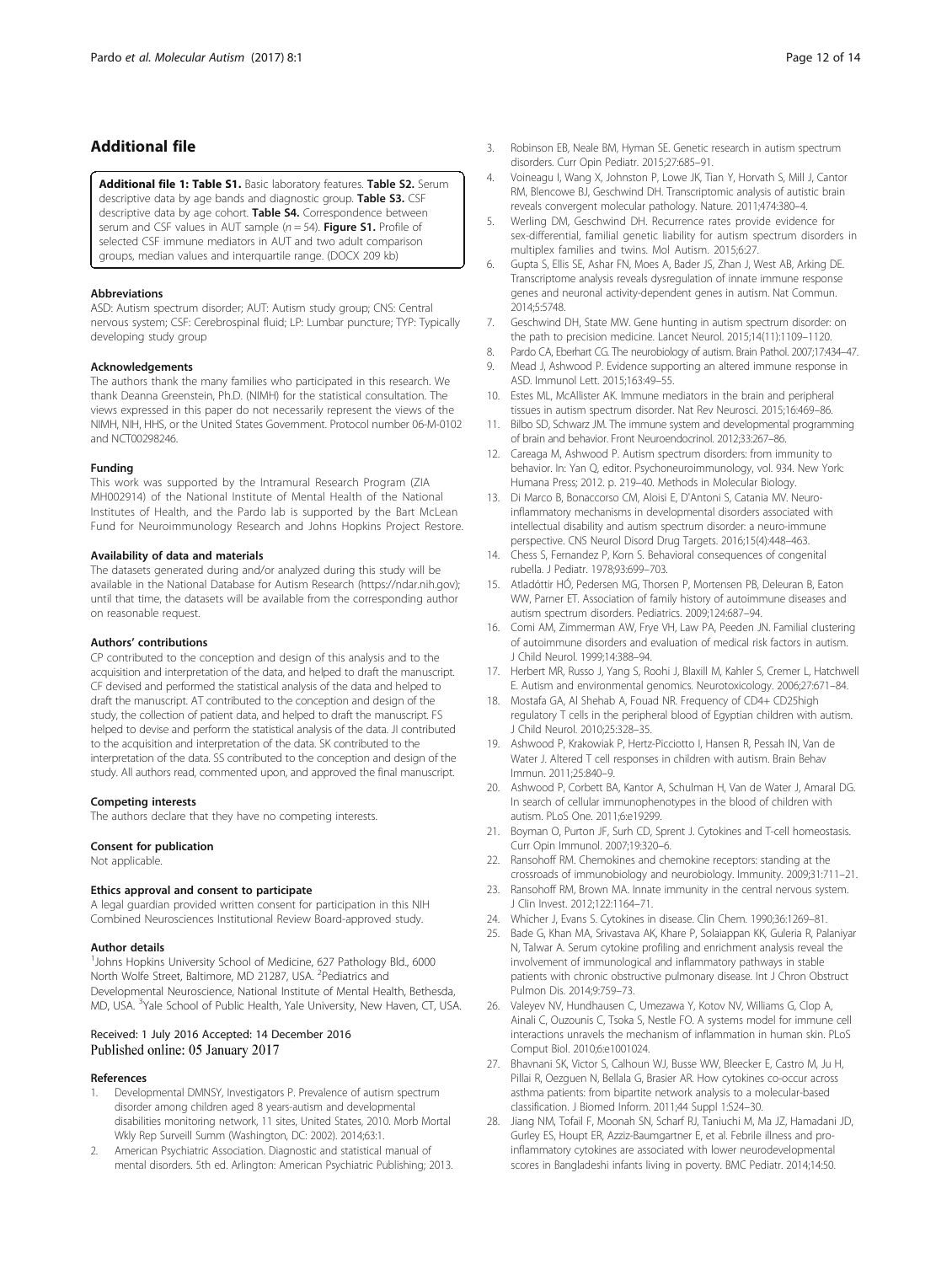- <span id="page-12-0"></span>29. Ong'echa JM, Davenport GC, Vulule JM, Hittner JB, Perkins DJ. Identification of inflammatory biomarkers for pediatric malarial anemia severity using novel statistical methods. Infect Immun. 2011;79:4674–80.
- 30. Yan J, Greer JM, McCombe PA. Prolonged elevation of cytokine levels after human acute ischaemic stroke with evidence of individual variability. J Neuroimmunol. 2012;246:78–84.
- 31. Ransohoff RM, Schafer D, Vincent A, Blachere NE, Bar-Or A. Neuroinflammation: ways in which the Iimune system affects the brain. Neurotherapeutics. 2015;12: 896–909.
- 32. Masi A, Quintana D, Glozier N, Lloyd A, Hickie I, Guastella A. Cytokine aberrations in autism spectrum disorder: a systematic review and meta-analysis. Mol Psychiatry. 2014;20(4):440–446.
- 33. Ashwood P, Krakowiak P, Hertz-Picciotto I, Hansen R, Pessah I, Van de Water J. Elevated plasma cytokines in autism spectrum disorders provide evidence of immune dysfunction and are associated with impaired behavioral outcome. Brain Behav Immun. 2011;25:40–5.
- 34. Ricci S, Businaro R, Ippoliti F, Lo Vasco VR, Massoni F, Onofri E, Troili GM, Pontecorvi V, Morelli M, Rapp Ricciardi M, Archer T. Altered cytokine and BDNF levels in autism spectrum disorder. Neurotox Res. 2013;24(4):491–501.
- 35. Tobiasova Z, van der Lingen KH, Scahill L, Leckman JF, Zhang Y, Chae W, McCracken JT, McDougle CJ, Vitiello B, Tierney E, et al. Risperidone-related improvement of irritability in children with autism is not associated with changes in serum of epidermal growth factor and interleukin-13. J Child Adolesc Psychopharmacol. 2011;21:555–64.
- 36. Napolioni V, Ober-Reynolds B, Szelinger S, Corneveaux JJ, Pawlowski T, Ober-Reynolds S, Kirwan J, Persico AM, Melmed RD, Craig DW, et al. Plasma cytokine profiling in sibling pairs discordant for autism spectrum disorder. J Neuroinflammation. 2013;10:38.
- 37. Vargas DL, Nascimbene C, Krishnan C, Zimmerman AW, Pardo CA. Neuroglial activation and neuroinflammation in the brain of patients with autism. Ann Neurol. 2005;57:67–81.
- 38. American Psychiatric Association. Diagnostic and statistical manual of mental disorders, DSM-IV-TR. Washington: American Psychiatric Publishing; 2000.
- 39. Rutter M, LeCouteur A, Lord C. Autism diagnostic interview-revised (ADI-R). Los Angeles: Western Psychological Services; 2003.
- 40. Lord C, Rutter M, DiLavore PC, Risi S. Autism diagnostic observation schedule (ADOS). Los Angeles: Western Psychological Services; 1999.
- 41. Rutter M, Bailey A, Lord C. The social communication questionnaire: manual. Los Angeles: Western Psychological Services; 2003.
- 42. Chaturvedi AK, Kemp TJ, Pfeiffer RM, Biancotto A, Williams M, Munuo S, Purdue MP, Hsing AW, Pinto L, McCoy JP, Hildesheim A. Evaluation of multiplexed cytokine and inflammation marker measurements: a methodologic study. Cancer Epidemiol Biomarkers Prev. 2011;20:1902–11.
- 43. Zhou X, Fragala MS, McElhaney JE, Kuchel GA. Conceptual and methodological issues relevant to cytokine and inflammatory marker measurements in clinical research. Curr Opin Clin Nutr Metab Care. 2010;13:541.
- 44. Sacktor N, Miyahara S, Evans S, Schifitto G, Cohen B, Haughey N, Drewes JL, Graham D, Zink MC, Anderson C. Impact of minocycline on cerebrospinal fluid markers of oxidative stress, neuronal injury, and inflammation in HIV-seropositive individuals with cognitive impairment. J Neurovirol. 2014;20:620–6.
- 45. Pardo CA, Buckley A, Thurm A, Lee L-C, Azhagiri A, Neville DM, Swedo SE. A pilot open-label trial of minocycline in patients with autism and regressive features. J Neurodev Disord. 2013;5:1–9.
- 46. SAS Institute I. SAS. 93rd ed. Cary: SAS Institute, Inc; 2012.
- 47. Verbeke G, Molenberghs G. Linear mixed models for longitudinal data. Springer Science & Business Media; 2009.
- 48. Benjamini Y, Hochberg Y. Controlling the false discovery rate: a practical and powerful approach to multiple testing. J R Stat Soc B Methodol. 1995; 57(1):289–300.
- 49. Thompson EJ. Proteins of the cerebrospinal fluid. Analysis and interpretation in the idagnosis and treatment of neurological disease. London: Elsevier Academic Press; 2005.
- 50. Reiber H. Dynamics of brain-derived proteins in cerebrospinal fluid. Clin Chim Acta. 2001;310:173–86.
- 51. Bromander S, Anckarsater R, Kristiansson M, Blennow K, Zetterberg H, Anckarsater H, Wass CE. Changes in serum and cerebrospinal fluid cytokines in response to non-neurological surgery: an observational study. J Neuroinflammation. 2012;9:242.
- 52. Li X, Chauhan A, Sheikh AM, Patil S, Chauhan V, Li X-M, Ji L, Brown T, Malik M. Elevated immune response in the brain of autistic patients. J Neuroimmunol. 2009;207:111–6.
- 53. Lubkowska A, Dolegowska B, Banfi G. Growth factor content in PRP and their applicability in medicine. J Biol Regul Homeost Agents. 2012;26:3s–22s.
- 54. Wieduwilt MJ, Moasser MM. The epidermal growth factor receptor family: biology driving targeted therapeutics. Cell Mol Life Sci. 2008;65:1566–84.
- 55. Aguirre A, Dupree JL, Mangin JM, Gallo V. A functional role for EGFR signaling in myelination and remyelination. Nat Neurosci. 2007;10:990–1002.
- 56. Galvez-Contreras AY, Quinones-Hinojosa A, Gonzalez-Perez O. The role of EGFR and ErbB family related proteins in the oligodendrocyte specification in germinal niches of the adult mammalian brain. Front Cell Neurosci. 2013;7:258.
- 57. İşeri E, Güney E, Ceylan MF, Yücel A, Aral A, Bodur Ş, Şener Ş. Increased serum levels of epidermal growth factor in children with autism. J Autism Dev Disord. 2011;41:237–41.
- 58. Manzardo A, Henkhaus R, Dhillon S, Butler M. Plasma cytokine levels in children with autistic disorder and unrelated siblings. Int J Dev Neurosci. 2012;30:121–7.
- 59. Onore C, Van de Water J, Ashwood P. Decreased levels of EGF in plasma of children with autism spectrum disorder. Autism Research and Treatment. 2012;2012:4.<http://dx.doi.org/10.1155/2012/205362>.
- Russo AJ. Decreased epidermal growth factor (EGF) associated with HMGB1 and increased hyperactivity in children with autism. Biomark Insights. 2013;8:35.
- 61. Urbich C, Dimmeler S. CD40 and vascular inflammation. Can J Cardiol. 2004; 20:681–3.
- 62. Cholette JM, Blumberg N, Phipps RP, McDermott MP, Gettings KF, Lerner NB. Developmental changes in soluble CD40 ligand. J Pediatr. 2008;152:50–4. e51.
- 63. Butler MG, Hossain W, Sulsona C, Driscoll DJ, Manzardo AM. Increased plasma chemokine levels in children with Prader–Willi syndrome. Am J Med Genet A. 2015;167:563–71.
- 64. Buchhave P, Janciauskiene S, Zetterberg H, Blennow K, Minthon L, Hansson O. Elevated plasma levels of soluble CD40 in incipient Alzheimer's disease. Neurosci Lett. 2009;450:56–9.
- 65. Hope S, Hoseth E, Dieset I, Mørch RH, Aas M, Aukrust P, Djurovic S, Melle I, Ueland T, Agartz I. Inflammatory markers are associated with general cognitive abilities in schizophrenia and bipolar disorder patients and healthy controls. Schizophr Res. 2015;165(2):188–194.
- 66. Toyoda T, Nakamura K, Yamada K, Thanseem I, Anitha A, Suda S, Tsujii M, Iwayama Y, Hattori E, Toyota T, et al. SNP analyses of growth factor genes EGF, TGFbeta-1, and HGF reveal haplotypic association of EGF with autism. Biochem Biophys Res Commun. 2007;360:715–20.
- 67. Hardikar S, Song X, Kratz M, Anderson GL, Blount PL, Reid BJ, Vaughan TL, White E. Intraindividual variability over time in plasma biomarkers of inflammation and effects of long-term storage. Cancer Causes Control. 2014;25:969–76.
- 68. Epstein MM, Breen EC, Magpantay L, Detels R, Lepone L, Penugonda S, Bream JH, Jacobson LP, Martinez-Maza O, Birmann BM. Temporal stability of serum concentrations of cytokines and soluble receptors measured across two years in low-risk HIV-seronegative men. Cancer Epidemiol Biomarkers Prev. 2013;22:2009–15.
- 69. Mizutani M, Pino PA, Saederup N, Charo IF, Ransohoff RM, Cardona AE. The fractalkine receptor but not CCR2 is present on microglia from embryonic development throughout adulthood. J Immunol. 2012;188:29–36.
- 70. Cho SH, Sun B, Zhou Y, Kauppinen TM, Halabisky B, Wes P, Ransohoff RM, Gan L. CX3CR1 protein signaling modulates microglial activation and protects against plaque-independent cognitive deficits in a mouse model of Alzheimer disease. J Biol Chem. 2011;286:32713–22.
- 71. Ransohoff RM, Liu L, Cardona AE. Chemokines and chemokine receptors: multipurpose players in neuroinflammation. Int Rev Neurobiol. 2007;82:187–204.
- 72. Pan W, Wu X, He Y, Hsuchou H, Huang EY-K, Mishra PK, Kastin AJ. Brain interleukin-15 in neuroinflammation and behavior. Neurosci Biobehav Rev. 2013;37:184–92.
- 73. Gomez-Nicola D, Valle-Argos B, Pita-Thomas DW, Nieto-Sampedro M. Interleukin 15 expression in the CNS: blockade of its activity prevents glial activation after an inflammatory injury. Glia. 2008;56:494–505.
- 74. Gomez-Nicola D, Valle-Argos B, Pallas-Bazarra N, Nieto-Sampedro M. Interleukin-15 regulates proliferation and self-renewal of adult neural stem cells. Mol Biol Cell. 2011;22:1960–70.